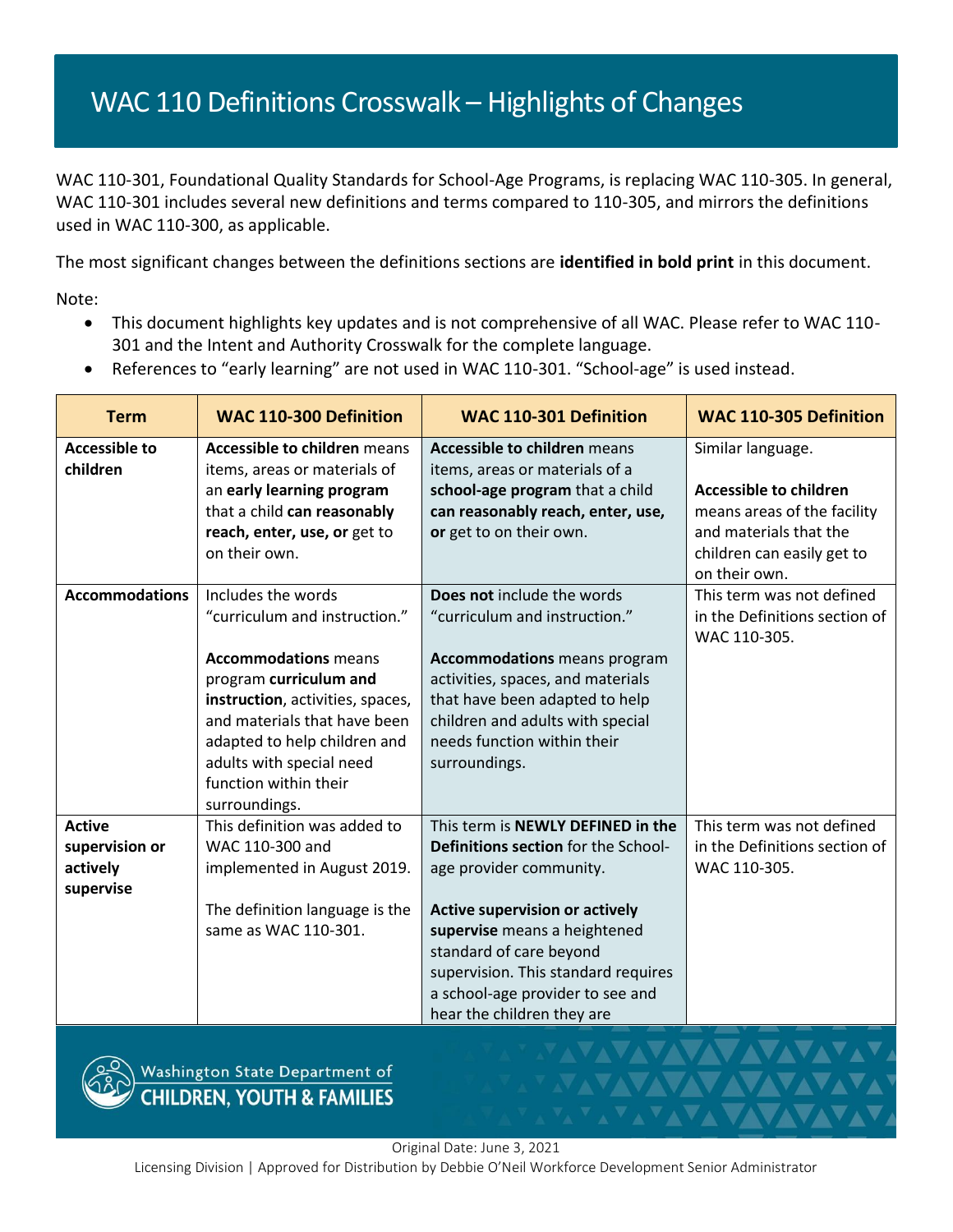|                                |                                                                                                                                                                                                                                                           | responsible for during higher risk<br>activities. The provider must be<br>able to prevent or instantly<br>respond to unsafe or harmful<br>events.                                                                                                                                                                                                                                                                                                                                                                                                                                                                                                      |                                                                            |
|--------------------------------|-----------------------------------------------------------------------------------------------------------------------------------------------------------------------------------------------------------------------------------------------------------|--------------------------------------------------------------------------------------------------------------------------------------------------------------------------------------------------------------------------------------------------------------------------------------------------------------------------------------------------------------------------------------------------------------------------------------------------------------------------------------------------------------------------------------------------------------------------------------------------------------------------------------------------------|----------------------------------------------------------------------------|
| <b>ADA</b>                     | <b>ADA</b> refers to the Americans<br>with Disabilities Act, as now<br>and hereafter amended.                                                                                                                                                             | This term is NEWLY DEFINED in the<br>Definitions section for the School-<br>age provider community.<br>ADA refers to the Americans with<br>Disabilities Act.                                                                                                                                                                                                                                                                                                                                                                                                                                                                                           | This term was not defined<br>in the Definitions section of<br>WAC 110-305. |
| Aide                           | This definition was added to<br>WAC 110-300 and<br>implemented in August 2019.<br>The definition language is the<br>same as that in WAC 110-<br>301.                                                                                                      | This term is NEWLY DEFINED in the<br>Definitions section for the School-<br>age provider community.<br>Aide is a person who offers<br>support to the school-age program<br>staff.                                                                                                                                                                                                                                                                                                                                                                                                                                                                      | This term was not defined<br>in the Definitions section of<br>WAC 110-305. |
| <b>Allergy or</b><br>allergies | This definition was added to<br>WAC 110-300 and<br>implemented in August 2019.<br>The definition language is the<br>same as that in WAC 110-<br>301.                                                                                                      | This term is NEWLY DEFINED in the<br>Definitions section for the School-<br>age provider community.<br>Allergy or allergies refers to an<br>overreaction of the immune<br>system to a substance that is<br>harmless to most people. During<br>an allergic reaction, the body's<br>immune system treats the<br>substance or "allergen" as an<br>invader. The body overreacts by<br>releasing chemicals that may cause<br>symptoms ranging from mildly<br>annoying to life threatening.<br>Common allergens include certain<br>foods (milk, eggs, fish, shellfish,<br>common tree nuts, peanuts,<br>wheat, and soybeans) pollen, mold,<br>or medication. | This term was not defined<br>in the Definitions section of<br>WAC 110-305. |
| Annual or<br><b>Annually</b>   | This definition was added to<br>WAC 110-300 and<br>implemented in August 2019.<br>The definition is slightly<br>different in that it includes<br>specific date references.<br>Notice the differences in bold<br>type.<br><b>Annual means the calendar</b> | This term is NEWLY DEFINED in the<br>Definitions section for the School-<br>age provider community.<br>The definition is slightly different.<br>The topic adds annually to the<br>term and references a timeframe<br>instead of a date range.<br>Annual or annually means an<br>event that occurs each calendar<br>year, not to exceed 365 days                                                                                                                                                                                                                                                                                                        | This term was not defined<br>in the Definitions section of<br>WAC 110-305. |
|                                | year, January 1st through<br>December 31st.                                                                                                                                                                                                               | between occurrences.                                                                                                                                                                                                                                                                                                                                                                                                                                                                                                                                                                                                                                   |                                                                            |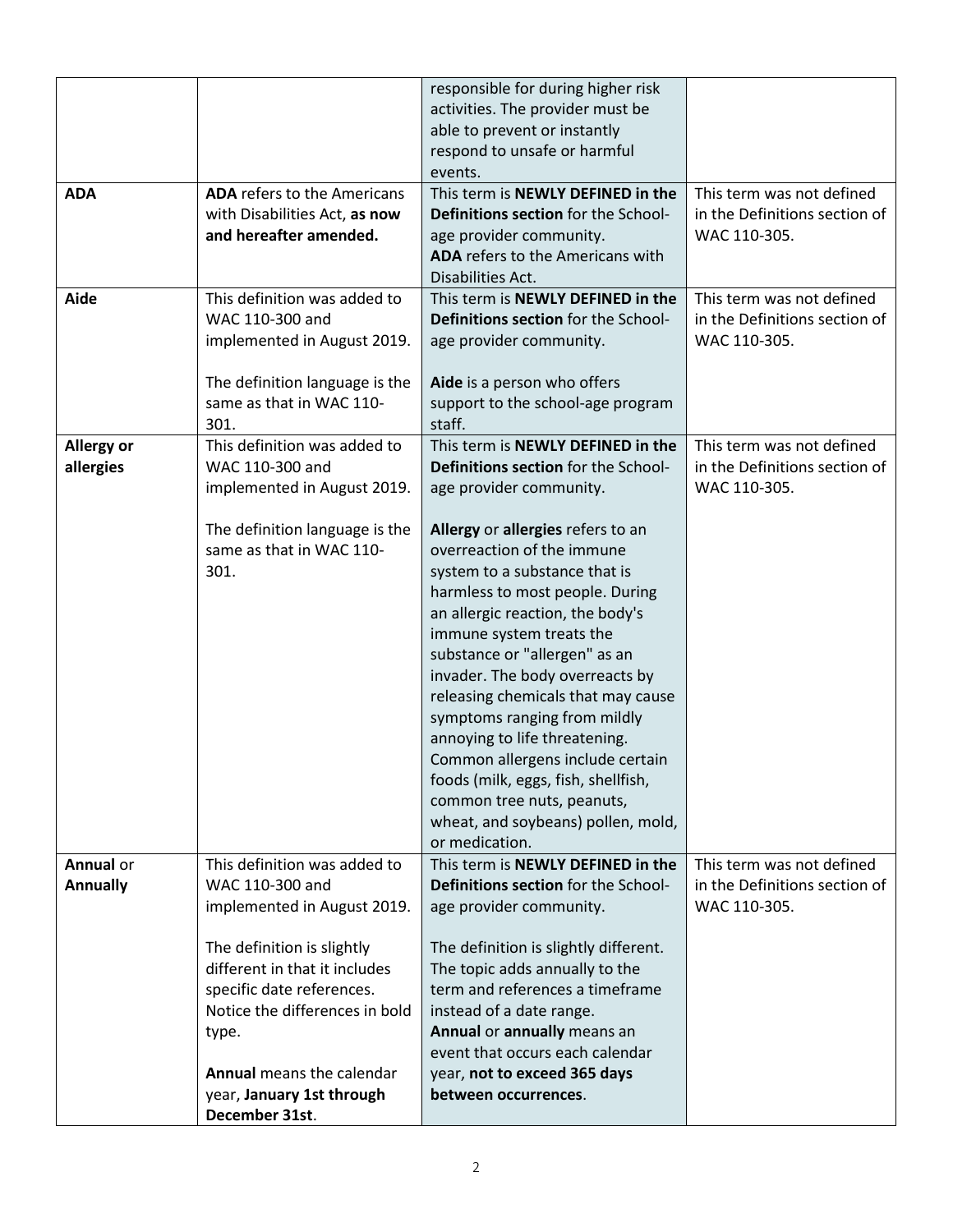| <b>Applicant</b>             | This definition was added to<br>WAC 110-300 and<br>implemented in August 2019.<br>The definition language is the<br>same as that in WAC 110-<br>301.                                                                                                                                                                                                          | This term is NEWLY DEFINED in the<br>Definitions section for the School-<br>age provider community.<br>Previously, WAC defined an<br>applicant as one who was applying<br>for a license. Please note the<br>bolded words that highlight the<br>changes.<br>Applicant means an individual who<br>has made a formal request for a<br>child care license, certification,<br>exemption, or portable<br>background check.                                   | Applicant is the individual<br>or entity that seeks a<br>license to provide early<br>learning services under this<br>chapter. |
|------------------------------|---------------------------------------------------------------------------------------------------------------------------------------------------------------------------------------------------------------------------------------------------------------------------------------------------------------------------------------------------------------|--------------------------------------------------------------------------------------------------------------------------------------------------------------------------------------------------------------------------------------------------------------------------------------------------------------------------------------------------------------------------------------------------------------------------------------------------------|-------------------------------------------------------------------------------------------------------------------------------|
| Appropriate                  | This definition was added to<br>WAC 110-300 and<br>implemented in August 2019.<br>The definition language is the<br>same as that in WAC 110-<br>301.                                                                                                                                                                                                          | This term is NEWLY DEFINED in the<br>Definitions section for the School-<br>age provider community.<br>Appropriate when used to refer to<br>program or educational materials<br>means that the materials will<br>interest and challenge children in<br>terms of their ages and abilities.                                                                                                                                                              | This term was not defined<br>in the Definitions section of<br>WAC 110-305.                                                    |
| Appropriately                | This definition was added to<br>WAC 110-300 and<br>implemented in August 2019.<br>The definition language is the<br>same as that in WAC 110-<br>301.                                                                                                                                                                                                          | This term is NEWLY DEFINED in the<br>Definitions section for the School-<br>age provider community.<br>Appropriately means correct or<br>properly suited for a particular<br>situation.                                                                                                                                                                                                                                                                | This term was not defined<br>in the Definitions section of<br>WAC 110-305.                                                    |
| <b>Assistant</b><br>director | Assistant director is a person<br>responsible for the overall<br>management of the center<br>early learning program<br>including the facility and<br>operations.                                                                                                                                                                                              | WAC 110-301 does not identify an<br>assistant director role. See Site<br>director below for similar role.                                                                                                                                                                                                                                                                                                                                              | This term was not defined<br>in the Definitions section of<br>WAC 110-305.                                                    |
| <b>Assistant teacher</b>     | The highlighted terms below<br>are not referenced and/or<br>applicable to School-age only<br>programs outlined in WAC<br>110-301. Notice the<br>differences highlighted in<br>bold.<br><b>Assistant teacher A person</b><br>whose work is to assist a lead<br>teacher or licensee in<br>providing instructional<br>supports to children and<br>implementing a | The terms highlighted in bold type<br>are not applicable to family home<br>or center programs outlined in<br>WAC 110-300.<br>Assistant teacher A person whose<br>work is to assist a lead teacher, site<br>director, or program director in<br>providing instructional supports to<br>children and implementing a<br>developmentally appropriate<br>program. The assistant teacher<br>must carry out assigned tasks<br>under the supervision of a lead | This term was not defined<br>in the Definitions section of<br>WAC 110-305.                                                    |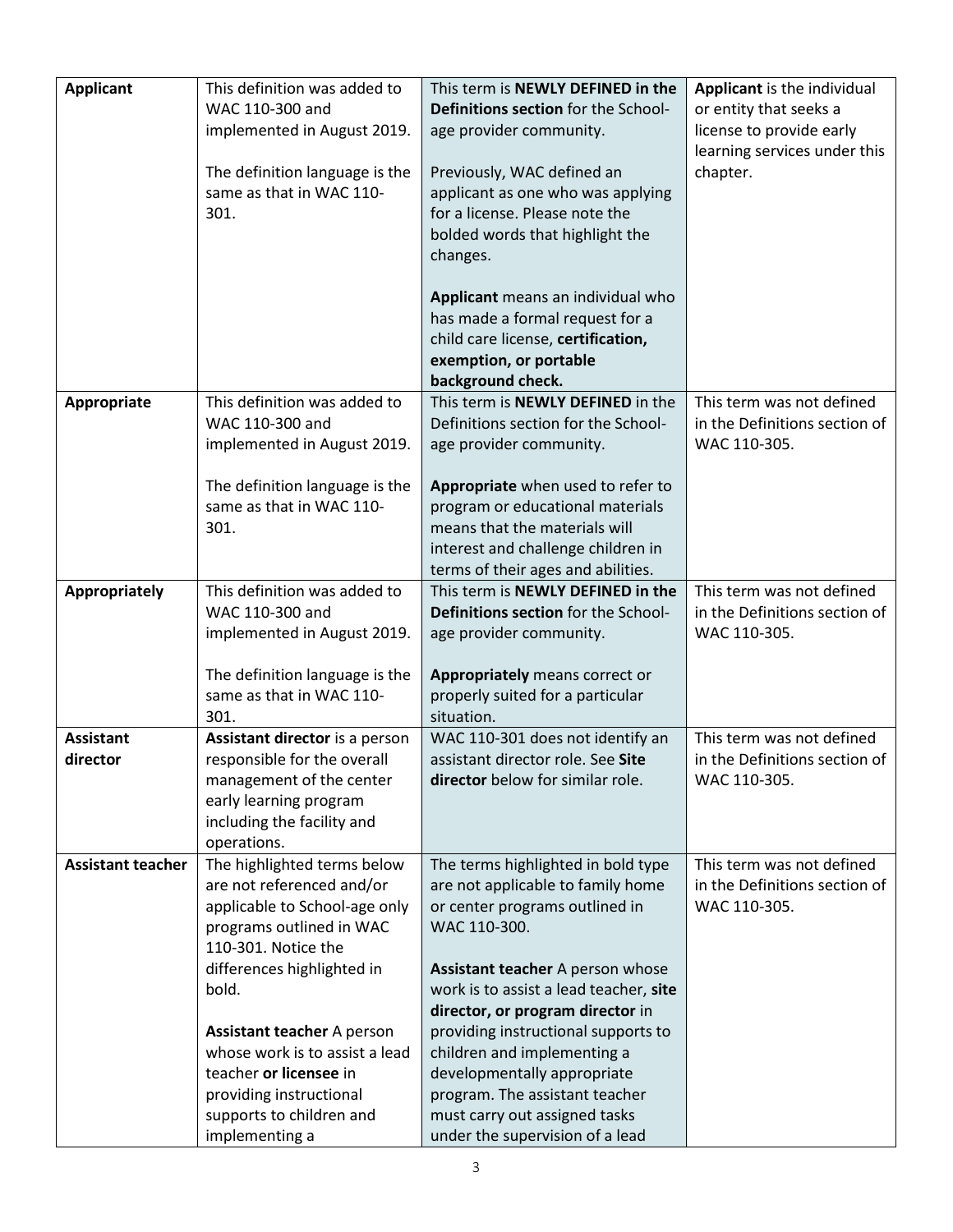|                                     | developmentally appropriate<br>program. The assistant must<br>carry out assigned tasks<br>under the supervision of a | teacher, site director, or program<br>director.                                                                                                                                                                                                                                       |                                                                            |
|-------------------------------------|----------------------------------------------------------------------------------------------------------------------|---------------------------------------------------------------------------------------------------------------------------------------------------------------------------------------------------------------------------------------------------------------------------------------|----------------------------------------------------------------------------|
|                                     | lead teacher, program<br>supervisor, director,<br>assistant director, or<br>licensee.                                |                                                                                                                                                                                                                                                                                       |                                                                            |
| <b>ASTM</b>                         | This definition was added to<br>WAC 110-300 and<br>implemented in August 2019.                                       | This term is NEWLY DEFINED in the<br><b>Definitions section for the School-</b><br>age provider community.                                                                                                                                                                            | This term was not defined<br>in the Definitions section of<br>WAC 110-305. |
|                                     | The definition language is the<br>same as that in WAC 110-<br>301.                                                   | <b>ASTM</b> refers to the American<br>Society for Testing and Materials.                                                                                                                                                                                                              |                                                                            |
| <b>Bias</b>                         | This definition was added to<br>WAC 110-300 and<br>implemented in August 2019.                                       | This term is NEWLY DEFINED in the<br>Definitions section for the School-<br>age provider community.                                                                                                                                                                                   | This term was not defined<br>in the Definitions section of<br>WAC 110-305. |
|                                     | The definition language is the<br>same as that in WAC 110-<br>301.                                                   | Bias means a tendency to believe<br>that some people or ideas are<br>better than others that usually<br>results in treating some people<br>unfairly.                                                                                                                                  |                                                                            |
| Body of water or<br>bodies of water | This definition was added to<br>WAC 110-300 and<br>implemented in August 2019.                                       | This term is NEWLY DEFINED in the<br>Definitions section for the School-<br>age provider community.                                                                                                                                                                                   | This term was not defined<br>in the Definitions section of<br>WAC 110-305. |
|                                     | The definition language is the<br>same as that in WAC 110-<br>301.                                                   | Body of water or bodies of water<br>is a natural area or human-made<br>area or device that contains or<br>holds a depth of more than two<br>inches of water. Examples include<br>swimming pools, ditches, canals,<br>fish ponds, water retention areas,<br>excavations, and quarries. |                                                                            |
| <b>CACFP</b>                        | This definition was added to<br>WAC 110-300 and<br>implemented in August 2019.                                       | This term is NEWLY DEFINED in the<br>Definitions section for the School-<br>age provider community.                                                                                                                                                                                   | This term was not defined<br>in the Definitions section of<br>WAC 110-305. |
|                                     | The definition language is the<br>same as that in WAC 110-<br>301.                                                   | <b>CACFP</b> means the Child and Adult<br>Care Food Program established by<br>Congress and funded by the United<br><b>States Department of Agriculture</b><br>(USDA).                                                                                                                 |                                                                            |
| <b>Cannabis</b>                     | This definition was added to<br>WAC 110-300 and<br>implemented in August 2019.                                       | This term is NEWLY DEFINED in the<br>Definitions section for the School-<br>age provider community.<br>Cannabis (also known as                                                                                                                                                        | This term was not defined<br>in the Definitions section of<br>WAC 110-305. |
|                                     |                                                                                                                      | "marijuana") refers to all parts of                                                                                                                                                                                                                                                   |                                                                            |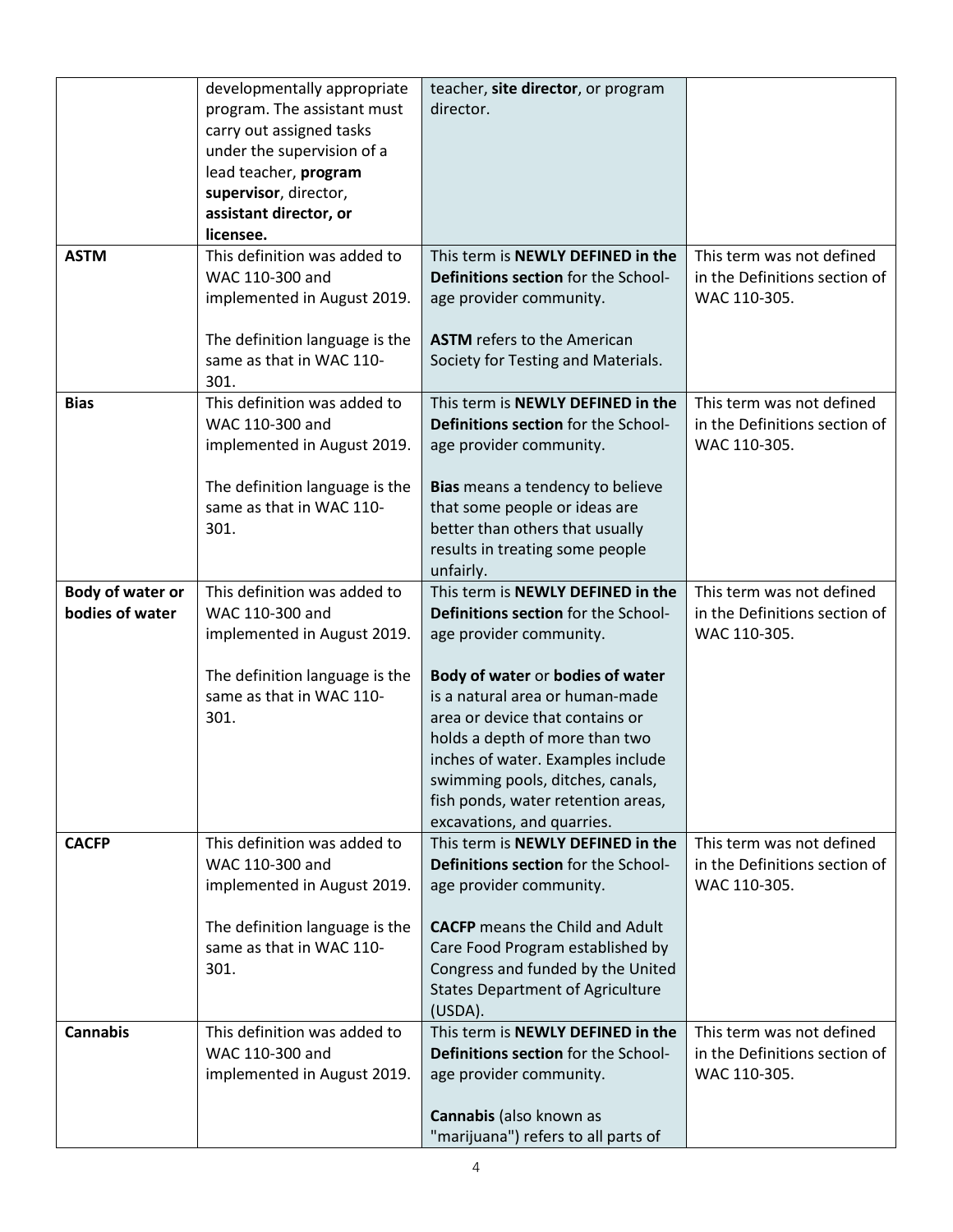|                       | The definition language is the   | the cannabis plant, whether               |                               |
|-----------------------|----------------------------------|-------------------------------------------|-------------------------------|
|                       | same as that in WAC 110-         | growing or not, the seeds thereof,        |                               |
|                       | 301.                             | the resin or concentrate extracted        |                               |
|                       |                                  | from any part of the plant and            |                               |
|                       |                                  | every compound, manufacture,              |                               |
|                       |                                  | salt, derivative, mixture, or             |                               |
|                       |                                  | preparation of the plant, its seeds,      |                               |
|                       |                                  | or resin.                                 |                               |
|                       | This definition was added to     | The definition for capacity               | Capacity means the            |
| Capacity              |                                  |                                           |                               |
|                       | WAC 110-300 and                  | previously existed in the definitions     | maximum number of             |
|                       | implemented in August 2019.      | section of 305, however the new           | children the licensee is      |
|                       |                                  | definition has expanded the               | authorized by the             |
|                       | The definition language is the   | meaning of this term. Refer to the        | department to have in care    |
|                       | same as that in WAC 110-<br>301. | bolded print to see changes.              | at any given time.            |
|                       |                                  | Capacity means the maximum                |                               |
|                       |                                  | number of children a school-age           |                               |
|                       |                                  | program is authorized by the              |                               |
|                       |                                  | department to have in care at any         |                               |
|                       |                                  | given time. This includes any             |                               |
|                       |                                  | children on-site at the school-age        |                               |
|                       |                                  |                                           |                               |
|                       |                                  | program and any children in               |                               |
|                       |                                  | transit to or from the program or         |                               |
|                       |                                  | other activities such as field trips      |                               |
|                       |                                  | while the children are signed in to       |                               |
|                       |                                  | the care of the program.                  |                               |
| <b>Certificate of</b> | This definition was added to     | This term is NEWLY DEFINED in the         | This term was not defined     |
| exemption (COE)       | WAC 110-300 and                  | Definitions section for the School-       | in the Definitions section in |
|                       | implemented in August 2019.      | age provider community.                   | WAC 110-305.                  |
|                       | The definition language is the   | <b>Certificate of exemption (COE)</b>     |                               |
|                       | same as that in WAC 110-         | means a form that is approved by          |                               |
|                       | 301.                             | the DOH and consistent with the           |                               |
|                       |                                  | requirements of WAC 246-105-              |                               |
|                       |                                  | 050, or an immunization form              |                               |
|                       |                                  | produced by the state                     |                               |
|                       |                                  | immunization information system.          |                               |
| <b>Certificate of</b> | This definition was added to     | This term is NEWLY DEFINED in the         | This term was not defined     |
| immunization          | WAC 110-300 and                  | Definitions section for the School-       | in the Definitions section in |
| status (child)        | implemented in August 2019.      | age provider community.                   | WAC 110-305.                  |
|                       |                                  |                                           |                               |
|                       | The definition language is the   | <b>Certificate of immunization status</b> |                               |
|                       | same as that in WAC 110-         | (child) means a form that is              |                               |
|                       | 301.                             | approved by the DOH and                   |                               |
|                       |                                  | consistent with the requirements          |                               |
|                       |                                  | of WAC 246-105-050, or an                 |                               |
|                       |                                  | immunization form produced by             |                               |
|                       |                                  | the state immunization                    |                               |
|                       |                                  | information system.                       |                               |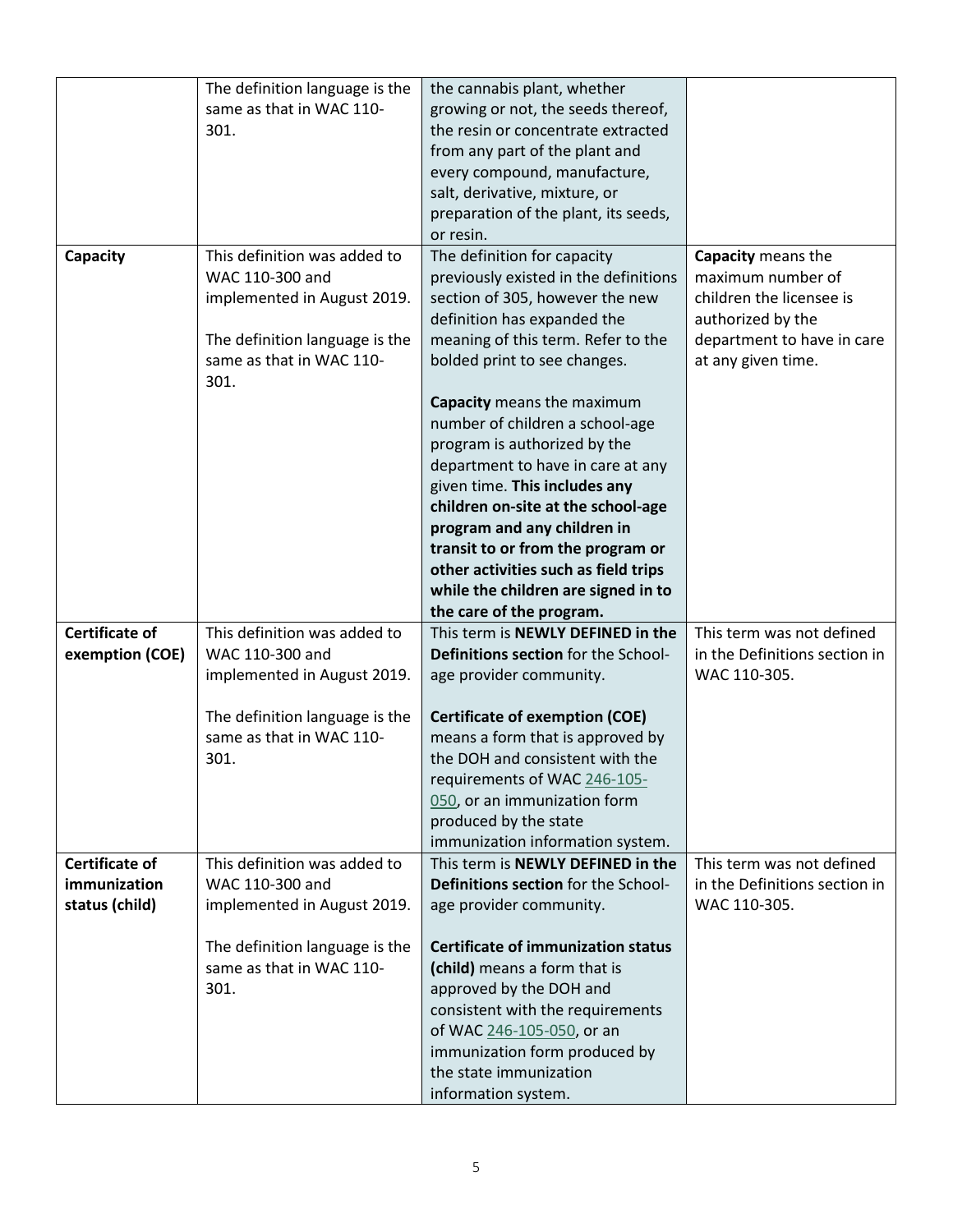| <b>Certification</b>    | This definition was added to<br>WAC 110-300 and             | This term is NEWLY DEFINED in the<br>Definitions section for the School- | This term was not defined<br>in the Definitions section in |
|-------------------------|-------------------------------------------------------------|--------------------------------------------------------------------------|------------------------------------------------------------|
|                         | implemented in August 2019.                                 | age provider community.                                                  | WAC 110-305.                                               |
|                         |                                                             |                                                                          |                                                            |
|                         | The definition language is the<br>same as that in WAC 110-  | Certification means, as applied to<br>the licensing process, department  |                                                            |
|                         | 301.                                                        | approval of a person, home, or                                           |                                                            |
|                         |                                                             | facility that is exempt from                                             |                                                            |
|                         |                                                             | licensing but requests evidence                                          |                                                            |
|                         |                                                             | that the program meets these                                             |                                                            |
|                         |                                                             | foundational licensing standards.                                        |                                                            |
| <b>Child</b>            | Definition of 'child'                                       | This term was previously defined in                                      | WAC 110-305 referred to                                    |
|                         | encompasses children who                                    | 305, however the new definition                                          | an outdated definition.                                    |
|                         | are younger than thirteen.                                  | expands on the definition and uses                                       | Child means a child not less                               |
|                         | Child means an individual                                   | the definition for "school-age<br>child" found in RCW                    | than five years of age                                     |
|                         | who is younger than age                                     | 43.216.010(24).                                                          | through twelve years of                                    |
|                         | thirteen, including any infant,                             |                                                                          | age who is attending                                       |
|                         | toddler, preschool-age child                                | Child means an individual who is                                         | kindergarten or school.                                    |
|                         | or school-age child as defined                              | five years of age through twelve                                         |                                                            |
|                         | in this chapter.                                            | years of age and is attending a                                          |                                                            |
|                         |                                                             | public or private school or is                                           |                                                            |
|                         |                                                             | receiving home-based instruction<br>under chapter 28A.200 RCW.           |                                                            |
| <b>Child care Basic</b> | <b>Child Care Basic or CCB is</b>                           | See the term School-age Basics                                           | This term was not defined                                  |
| or CCB                  | used throughout to refer to                                 | below for a related term for                                             | in the Definitions section in                              |
|                         | the required training.                                      | school-age programs.                                                     | WAC 110-305.                                               |
|                         |                                                             |                                                                          |                                                            |
|                         | <b>Child Care Basic or CCB</b><br>means curriculum designed |                                                                          |                                                            |
|                         | to meet the initial basic                                   |                                                                          |                                                            |
|                         | training requirement for early                              |                                                                          |                                                            |
|                         | learning program staff                                      |                                                                          |                                                            |
|                         | working in licensed or                                      |                                                                          |                                                            |
|                         | certified programs in                                       |                                                                          |                                                            |
|                         | Washington State. It serves                                 |                                                                          |                                                            |
|                         | as a broad introduction for<br>professionals who are        |                                                                          |                                                            |
|                         | pursuing a career in the early                              |                                                                          |                                                            |
|                         | care and education field.                                   |                                                                          |                                                            |
| <b>Chromated</b>        | This definition was added to                                | This term is NEWLY DEFINED in the                                        | This term was not defined                                  |
| copper arsenate         | WAC 110-300 and                                             | Definitions section for the School-                                      | in the Definitions section of                              |
|                         | implemented in August 2019.                                 | age provider community.                                                  | WAC 110-305.                                               |
|                         | The definition language is the                              | Chromated copper arsenate or                                             |                                                            |
|                         | same as that in WAC 110-                                    | <b>CCA</b> is a wood preservative and                                    |                                                            |
|                         | 301.                                                        | insecticide that contains roughly                                        |                                                            |
|                         |                                                             | twenty-two percent arsenic, a                                            |                                                            |
|                         |                                                             | known carcinogen. The United                                             |                                                            |
|                         |                                                             | States restricted the use of CCA on                                      |                                                            |
|                         |                                                             | residential lumber in 2003, but it                                       |                                                            |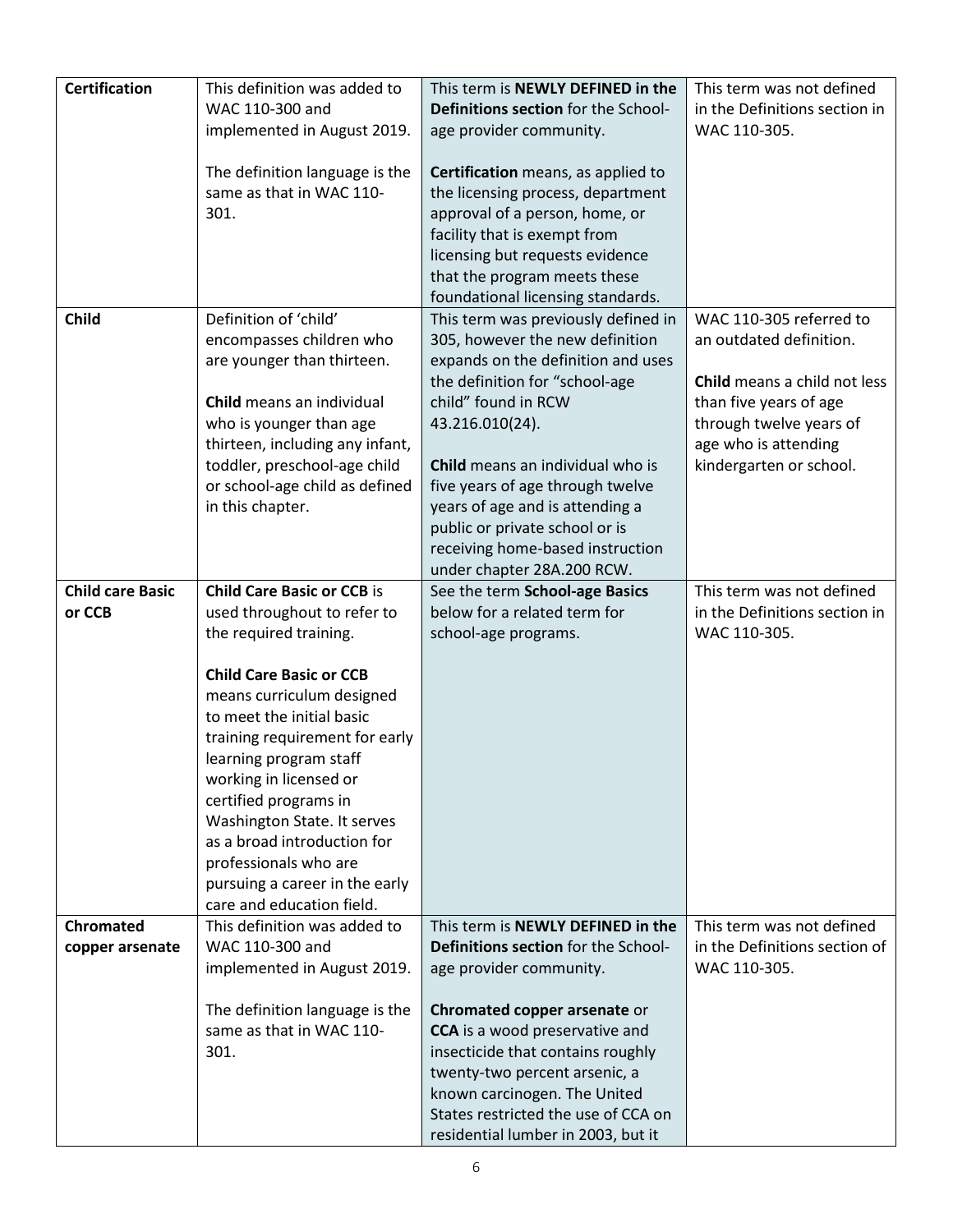|                        |                                 | can still be found on older decks      |                                               |
|------------------------|---------------------------------|----------------------------------------|-----------------------------------------------|
|                        |                                 | and playground equipment.              |                                               |
|                        |                                 | Information about the health           |                                               |
|                        |                                 | hazards of arsenic can be found on     |                                               |
|                        |                                 | the DOH's website.                     |                                               |
| <b>Consistent care</b> | This definition was added to    | This term is NEWLY DEFINED in the      | This term was not defined                     |
|                        | WAC 110-300 and                 | Definitions section for the School-    | in the Definitions section of                 |
|                        | implemented in August 2019.     | age provider community.                | WAC 110-305.                                  |
|                        |                                 |                                        |                                               |
|                        | The definition language is the  | <b>Consistent care</b> means providing |                                               |
|                        | same as that in WAC 110-        | steady opportunities for children      |                                               |
|                        | 301.                            | to build emotionally secure            |                                               |
|                        |                                 | relationships by primarily             |                                               |
|                        |                                 | interacting with a limited number      |                                               |
|                        |                                 | of school-age program staff.           |                                               |
| <b>Continuous</b>      | This definition was added to    | This term is NEWLY DEFINED in the      | This term was not defined                     |
|                        | WAC 110-300 and                 | Definitions section for the School-    | in the Definitions section of                 |
|                        | implemented in August 2019.     | age provider community.                | WAC 110-305.                                  |
|                        |                                 |                                        |                                               |
|                        | The definition language is the  | <b>Continuous</b> means without        |                                               |
|                        | same as that in WAC 110-        | interruptions, gaps, or stopping.      |                                               |
|                        | 301.                            |                                        |                                               |
| Core                   | This definition was added to    | This term is NEWLY DEFINED in the      | This term was not defined                     |
| competencies           | WAC 110-300 and                 | Definitions section for the School-    | in the Definitions section of<br>WAC 110-305. |
|                        | implemented in August 2019.     | age provider community.                |                                               |
|                        | The definition language is the  | Core competencies are standards        |                                               |
|                        | same as that in WAC 110-        | required by the Department that        |                                               |
|                        | 301.                            | detail what a school-age provider      |                                               |
|                        |                                 | needs to know and are able to do       |                                               |
|                        |                                 | to provide quality care and            |                                               |
|                        |                                 | education for children and their       |                                               |
|                        |                                 | families.                              |                                               |
| Curriculum             | This definition was added to    | See the term Program philosophy        | This term was not defined                     |
| philosophy             | WAC 110-300 and                 | below for a related term for           | in the Definitions section in                 |
|                        | implemented in August 2019.     | School-age programs.                   | WAC 110-305.                                  |
|                        |                                 |                                        |                                               |
|                        | <b>Curriculum philosophy is</b> |                                        |                                               |
|                        | defined and used throughout     |                                        |                                               |
|                        | 110-300.                        |                                        |                                               |
|                        |                                 |                                        |                                               |
|                        | <b>Curriculum philosophy</b>    |                                        |                                               |
|                        | means a written statement of    |                                        |                                               |
|                        | principles developed by an      |                                        |                                               |
|                        | early learning provider to      |                                        |                                               |
|                        | form the basis of the learning  |                                        |                                               |
|                        | program of activities,          |                                        |                                               |
|                        | including age appropriate       |                                        |                                               |
|                        | developmental learning          |                                        |                                               |
|                        | objectives for children.        |                                        |                                               |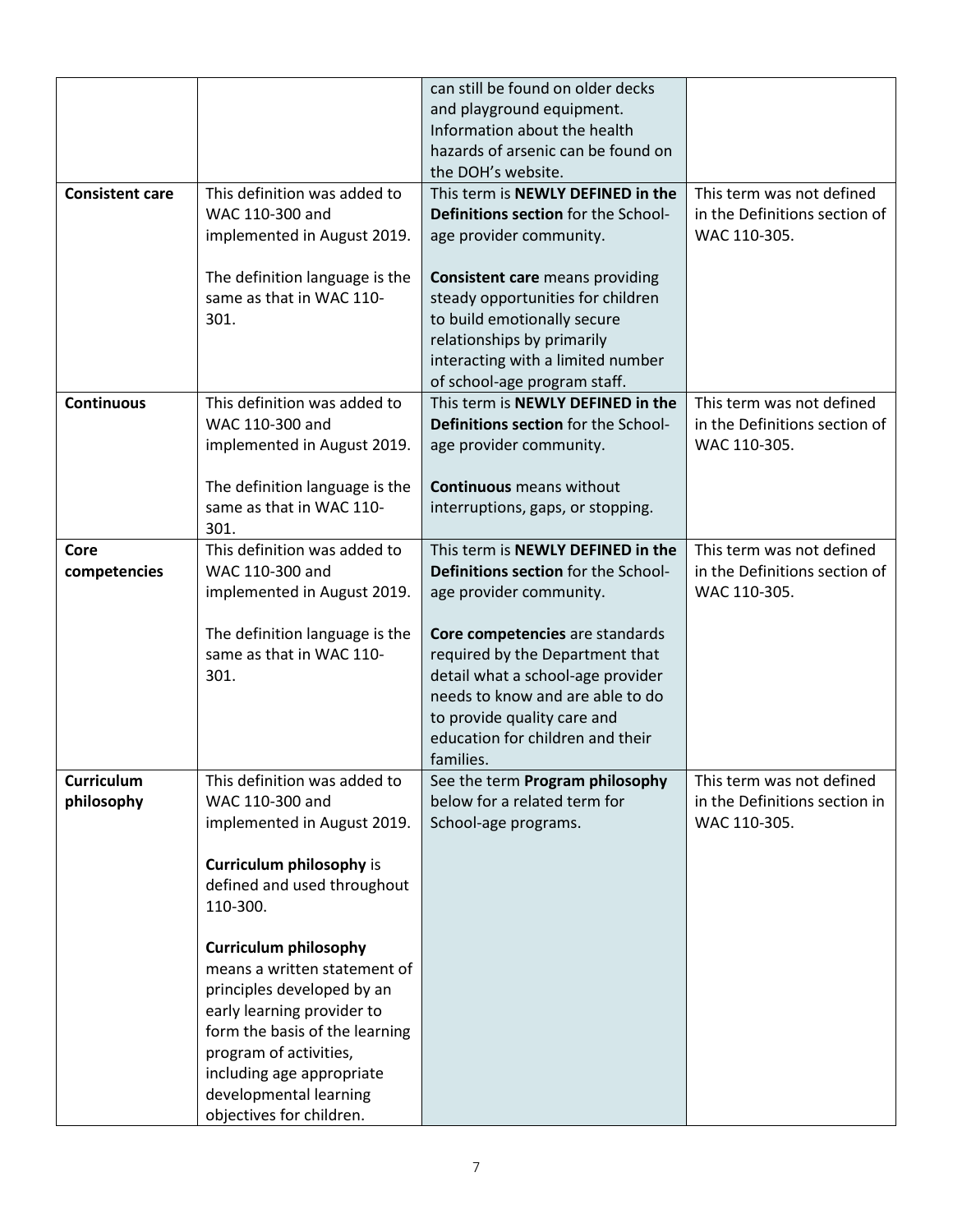| <b>CPSC</b>        | This definition was added to                    | This term is NEWLY DEFINED in the                                        | This term was not defined                                  |
|--------------------|-------------------------------------------------|--------------------------------------------------------------------------|------------------------------------------------------------|
|                    | WAC 110-300 and                                 | Definitions section for the School-                                      | in the Definitions section of                              |
|                    | implemented in August 2019.                     | age provider community.                                                  | WAC 110-305.                                               |
|                    |                                                 |                                                                          |                                                            |
|                    | The definition language is the                  | <b>CPSC</b> means the United States                                      |                                                            |
|                    | same as that in WAC 110-                        | <b>Consumer Product Safety</b>                                           |                                                            |
|                    | 301.                                            | Commission.                                                              |                                                            |
| <b>Cultural or</b> | This definition was added to                    | This term is NEWLY DEFINED in the                                        | This term was not defined                                  |
| culturally         | WAC 110-300 and                                 | Definitions section for the School-                                      | in the Definitions section of                              |
|                    | implemented in August 2019.                     | age provider community.                                                  | WAC 110-305.                                               |
|                    |                                                 |                                                                          |                                                            |
|                    | The definition language is the                  | Cultural or culturally means in a                                        |                                                            |
|                    | same as that in WAC 110-                        | way that relates to the ideas,                                           |                                                            |
|                    | 301.                                            | customs, and social behavior of                                          |                                                            |
|                    |                                                 | different societies.                                                     |                                                            |
| Developmentally    | This definition was added to                    | The definition for developmentally                                       | <b>Developmentally</b>                                     |
| appropriate        | WAC 110-300 and                                 | appropriate previously existed in                                        | appropriate means                                          |
|                    | implemented in August 2019.                     | the definitions section of 305,<br>however the new definition has        | curriculum, materials or                                   |
|                    | The definition language is the                  |                                                                          | activities provided at a<br>level that is consistent with  |
|                    | same as that in WAC 110-                        | expanded the meaning of this<br>term.                                    | the abilities or learning                                  |
|                    | 301.                                            |                                                                          | skills of the child.                                       |
|                    |                                                 | <b>Developmentally appropriate</b>                                       |                                                            |
|                    |                                                 | means:                                                                   |                                                            |
|                    |                                                 | (a) A school-age provider interacts                                      |                                                            |
|                    |                                                 | with each child in a way that                                            |                                                            |
|                    |                                                 | recognizes and respects the child's                                      |                                                            |
|                    |                                                 | chronological and developmental                                          |                                                            |
|                    |                                                 | age;                                                                     |                                                            |
|                    |                                                 | (b) Knowledge about how children                                         |                                                            |
|                    |                                                 | grow and learn;                                                          |                                                            |
|                    |                                                 | (c) Reflects the developmental                                           |                                                            |
|                    |                                                 | level of the individual child; and                                       |                                                            |
|                    |                                                 | (d) Interactions and activities are                                      |                                                            |
|                    |                                                 | planned with the developmental                                           |                                                            |
|                    |                                                 | needs of the individual child in                                         |                                                            |
|                    |                                                 | mind.                                                                    |                                                            |
| <b>Director</b>    | Director is used in 110-300 to                  | See term Program Director below                                          | Program Director was not                                   |
|                    | define the person in charge                     | for similar role.                                                        | defined in the Definitions                                 |
|                    | of the overall management of                    |                                                                          | section of WAC 110-305,                                    |
|                    | the program facility and                        |                                                                          | however it was used in                                     |
|                    | operation.                                      |                                                                          | 305-1710 outlining role                                    |
|                    |                                                 |                                                                          | responsibilities.                                          |
| <b>Disability</b>  | This definition was added to<br>WAC 110-300 and | This term is NEWLY DEFINED in the<br>Definitions section for the School- | This term was not defined<br>in the Definitions section of |
|                    |                                                 |                                                                          |                                                            |
|                    | implemented in August 2019.                     | age provider community.                                                  | WAC 110-305.                                               |
|                    | The definition language is the                  | Disability or disabilities has the                                       |                                                            |
|                    | same as that in WAC 110-                        | same meaning in this chapter as in                                       |                                                            |
|                    | 301.                                            | RCW 49.60.040(7), the Washington                                         |                                                            |
|                    |                                                 | law against discrimination.                                              |                                                            |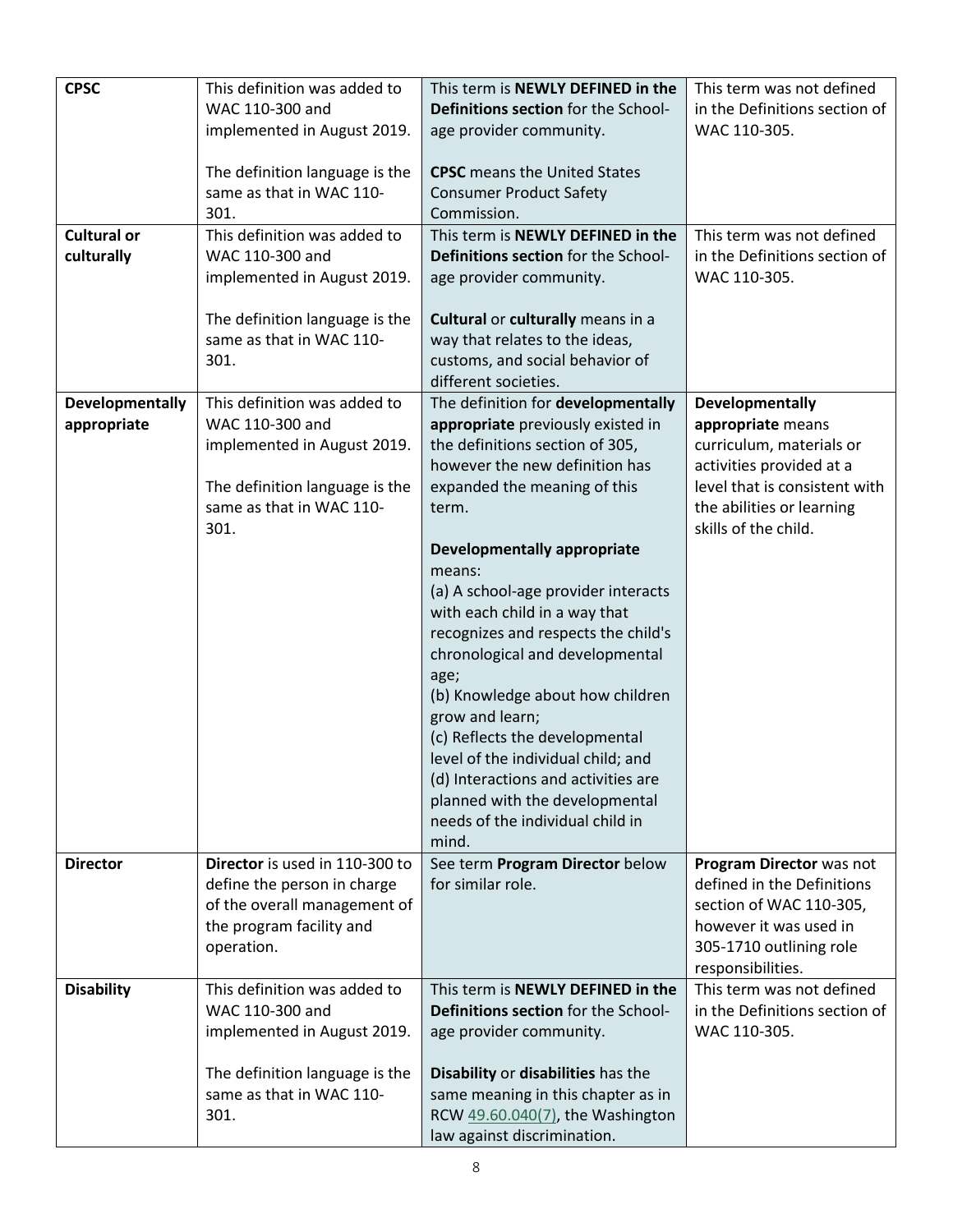| <b>Disaster</b>     | This term is not defined in    | This term is NEWLY DEFINED in the                                    | This term was not defined                          |
|---------------------|--------------------------------|----------------------------------------------------------------------|----------------------------------------------------|
|                     | the Definitions section of     | Definitions section for the School-                                  | in the Definitions section of                      |
|                     | WAC 110-300.                   | age provider community.                                              | WAC 110-305.                                       |
|                     |                                |                                                                      |                                                    |
|                     |                                | Disaster means a sudden event,                                       |                                                    |
|                     |                                | such as an accident or natural                                       |                                                    |
|                     |                                | catastrophe, that causes great                                       |                                                    |
|                     |                                | damage or loss of life.                                              |                                                    |
| <b>Disinfect</b>    | This definition was added to   | The definition for disinfect                                         | <b>Disinfect or disinfecting</b>                   |
|                     | WAC 110-300 and                | previously existed in the definitions                                | means to eliminate                                 |
|                     | implemented in August 2019.    | section of 305, however the new                                      | virtually all germs on a                           |
|                     |                                | definition has expanded the                                          | surface by the process of                          |
|                     | The definition language is the | meaning of this term.                                                | cleaning and rinsing,                              |
|                     | same as that in WAC 110-       |                                                                      | followed by:                                       |
|                     | 301.                           | Disinfect means to eliminate                                         | (a) A chlorine bleach and                          |
|                     |                                | virtually all germs from an                                          | water solution of one                              |
|                     |                                | inanimate surface by the process                                     | tablespoon of chlorine                             |
|                     |                                | of cleaning and rinsing, followed                                    | bleach to one quart of cool                        |
|                     |                                | by:                                                                  | water, allowed to stand                            |
|                     |                                | (a) The application of a fragrance-                                  | wet for at least two                               |
|                     |                                | free chlorine bleach and water                                       | minutes; or                                        |
|                     |                                | solution following the DOH's                                         | (b) Other disinfectant<br>product if used strictly |
|                     |                                | current guidelines for mixing<br>bleach solutions for child care and | according to the                                   |
|                     |                                | similar environments; or                                             | manufacturer's label                               |
|                     |                                | (b) The application of other                                         | instructions including, but                        |
|                     |                                | disinfectant products registered                                     | not limited to, quantity                           |
|                     |                                | with the EPA, if used strictly                                       | used, time the product                             |
|                     |                                | according to the manufacturer's                                      | must be left in place,                             |
|                     |                                | label instructions including, but not                                | adequate time to allow the                         |
|                     |                                | limited to, quantity, time the                                       | product to dry or rinsing if                       |
|                     |                                | product must be left in place,                                       | applicable, and                                    |
|                     |                                | adequate time to allow the                                           | appropriateness for use on                         |
|                     |                                | product to dry or rinsing if                                         | the surface to be                                  |
|                     |                                | applicable, and appropriateness for                                  | disinfected. Any                                   |
|                     |                                | use on the surface to be                                             | disinfectant used on food                          |
|                     |                                | disinfected. Any disinfectant used                                   | contact surfaces or toys                           |
|                     |                                | on food contact surfaces or toys                                     | must be labeled safe for                           |
|                     |                                | must be labeled "safe for food                                       | food contact surfaces.                             |
|                     |                                | contact surfaces."                                                   |                                                    |
| <b>DOD</b>          | This term is not defined in    | This term is NEWLY DEFINED in the                                    | This term was not defined                          |
|                     | the Definitions section of     | Definitions section for the School-                                  | in the Definitions section of                      |
|                     | WAC 110-300.                   | age provider community.                                              | WAC 110-305.                                       |
|                     |                                |                                                                      |                                                    |
|                     |                                | <b>DOD</b> means the United States                                   |                                                    |
|                     |                                | department of defense.                                               |                                                    |
| <b>Disinfectant</b> | This definition was added to   | This term is NEWLY DEFINED in the                                    | This term was previously                           |
|                     | WAC 110-300 and                | Definitions section for the School-                                  | referenced in 110-305                              |
|                     | implemented in August 2019.    | age provider community.                                              | under the definition of                            |
|                     |                                |                                                                      | Disinfect.                                         |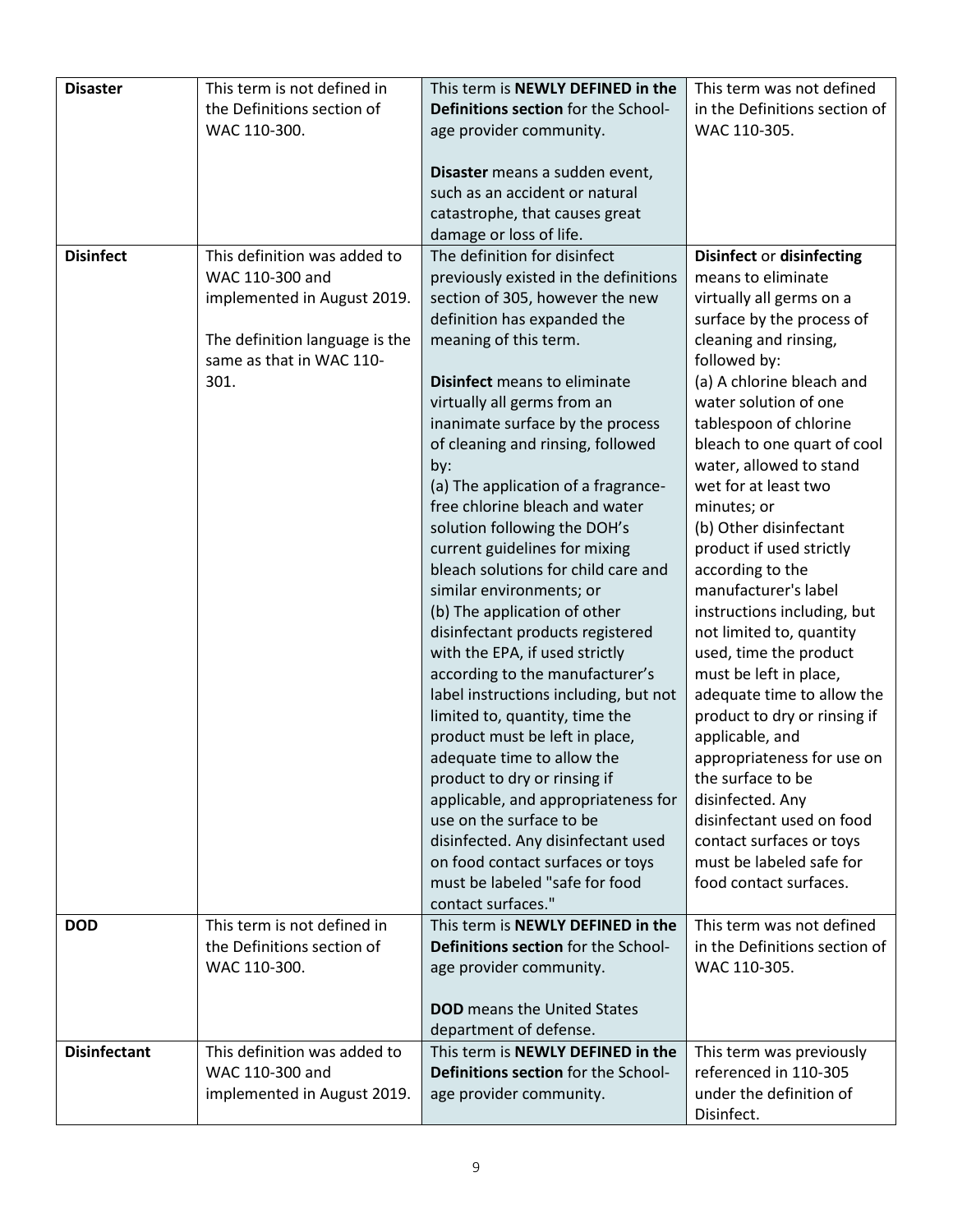|                                                                                                                     | The definition language is the<br>same as that in WAC 110-                                                                                                                                                                                            | Disinfectant means a chemical or<br>physical process that kills bacteria                                                                                                                                                                                                                                                                                                                                         |                                                                                    |
|---------------------------------------------------------------------------------------------------------------------|-------------------------------------------------------------------------------------------------------------------------------------------------------------------------------------------------------------------------------------------------------|------------------------------------------------------------------------------------------------------------------------------------------------------------------------------------------------------------------------------------------------------------------------------------------------------------------------------------------------------------------------------------------------------------------|------------------------------------------------------------------------------------|
|                                                                                                                     | 301.                                                                                                                                                                                                                                                  | and viruses.                                                                                                                                                                                                                                                                                                                                                                                                     |                                                                                    |
| <b>Drinking water</b><br>or potable water                                                                           | This definition was added to<br>WAC 110-300 and<br>implemented in August 2019.                                                                                                                                                                        | This term is NEWLY DEFINED in the<br>Definitions section for the School-<br>age provider community.                                                                                                                                                                                                                                                                                                              | This term was not defined<br>in the Definitions section of<br>WAC 110-305.         |
|                                                                                                                     | The definition language is the<br>same as that in WAC 110-<br>301.                                                                                                                                                                                    | Drinking water or potable water is<br>water suitable for drinking by the<br>public as determined by the DOH<br>or a local health jurisdiction.                                                                                                                                                                                                                                                                   |                                                                                    |
| <b>Dual language</b><br><b>learners</b>                                                                             | This definition was added to<br>WAC 110-300 and<br>implemented in August 2019.                                                                                                                                                                        | This term is NEWLY DEFINED in the<br>Definitions section for the School-<br>age provider community.                                                                                                                                                                                                                                                                                                              | This term was not defined<br>in the Definitions section of<br>WAC 110-305.         |
|                                                                                                                     | The definition language is the<br>same as that in WAC 110-<br>301.                                                                                                                                                                                    | Dual language learners refers to<br>children who are learning two or<br>more languages at the same time.<br>This term includes children who<br>learn two or more languages from<br>birth, and children who are still<br>mastering their home language<br>when they are introduced to and<br>start learning a second language.<br>(Source: The Washington State<br>Early Learning and Development<br>Guidelines.) |                                                                                    |
| <b>Early achievers</b>                                                                                              | Early achievers is defined and<br>used throughout 110-300.                                                                                                                                                                                            | This term is not defined in 110-301<br>because Early Achievers is not<br>available to school-age programs at<br>this time.                                                                                                                                                                                                                                                                                       | This term was not defined<br>in the Definitions section or<br>used in WAC 110-305. |
| <b>Early childhood</b><br>education (ECE)<br>initial certificate,<br>short certificate,<br>and state<br>certificate | This definition was added to<br>WAC 110-300 and<br>implemented in August 2019.<br><b>Early childhood education</b><br>(ECE) initial certificate, short<br>certificate, and state<br>certificate are terms defined<br>and used throughout 110-<br>300. | These terms are not defined or<br>used in 110-301 because these<br>certificates are not required for<br>school-age providers.                                                                                                                                                                                                                                                                                    | WAC 110-305 does not<br>define this term.                                          |
| <b>Electronic record</b>                                                                                            | This definition was added to<br>WAC 110-300 and<br>implemented in August 2019.                                                                                                                                                                        | This term is NEWLY DEFINED in the<br>Definitions section for the School-<br>age provider community.                                                                                                                                                                                                                                                                                                              | This term was not defined<br>in the Definitions section of<br>WAC 110-305.         |
|                                                                                                                     | The definition language is the<br>same as that in WAC 110-<br>301.                                                                                                                                                                                    | Electronic record means a record<br>generated, communicated,<br>received or stored by electronic<br>means for use in an information<br>system or for transmission from                                                                                                                                                                                                                                           |                                                                                    |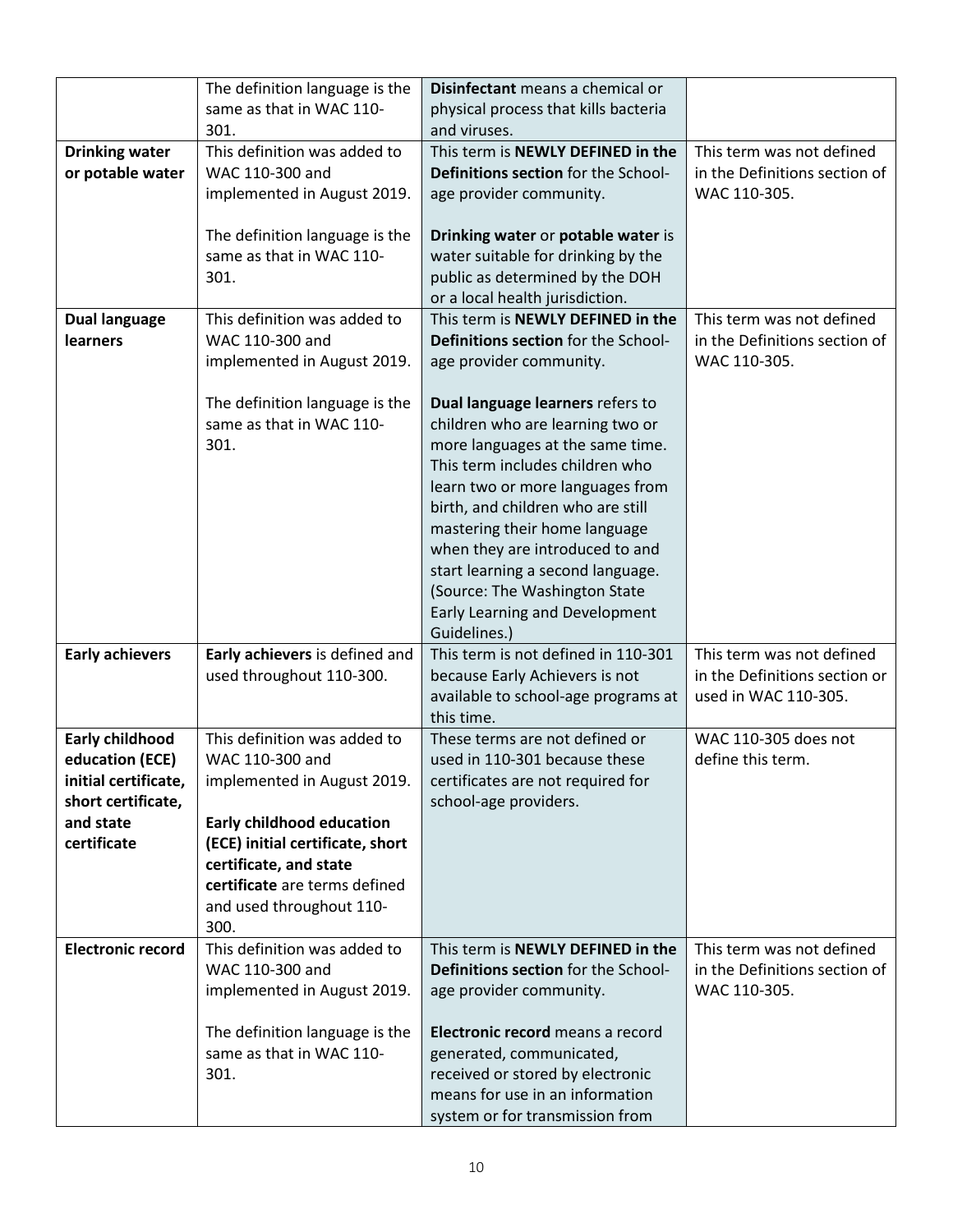|                                            |                                                                                | one information system to<br>another.                                                                                                                                                                                                                                                                                                                                                                                                                   |                                                                                                                  |
|--------------------------------------------|--------------------------------------------------------------------------------|---------------------------------------------------------------------------------------------------------------------------------------------------------------------------------------------------------------------------------------------------------------------------------------------------------------------------------------------------------------------------------------------------------------------------------------------------------|------------------------------------------------------------------------------------------------------------------|
| <b>Electronic</b><br>signature             | This definition was added to<br>WAC 110-300 and<br>implemented in August 2019. | This term is NEWLY DEFINED in the<br>Definitions section for the School-<br>age provider community.                                                                                                                                                                                                                                                                                                                                                     | WAC 110-305 does not<br>define this term.                                                                        |
|                                            | The definition language is the<br>same as that in WAC 110-<br>301.             | Electronic signature means a<br>signature in electronic form<br>attached to or logically associated<br>with an electronic record including,<br>but not limited to, a digital<br>signature. An electronic signature<br>is a paperless way to sign a<br>document using an electronic<br>sound, symbol, or process,<br>attached to or logically associated<br>with a record, and executed or<br>adopted by a person with the<br>intent to sign the record. |                                                                                                                  |
| <b>Electronic</b><br>workforce<br>registry | This definition was added to<br>WAC 110-300 and<br>implemented in August 2019. | This term is NEWLY DEFINED in the<br>Definitions section for the School-<br>age provider community.                                                                                                                                                                                                                                                                                                                                                     | This term was not defined<br>in the Definitions section of<br>WAC 110-305.                                       |
|                                            | The definition language is the<br>same as that in WAC 110-<br>301.             | <b>Electronic workforce registry</b><br>refers to the Washington State<br>department of children, youth, and<br>families' current database of<br>professional records of individual<br>school-age providers.                                                                                                                                                                                                                                            |                                                                                                                  |
| <b>Emergency</b><br>preparedness           | This definition was added to<br>WAC 110-300 and<br>implemented in August 2019. | This term is NEWLY DEFINED in the<br>Definitions section for the School-<br>age provider community.                                                                                                                                                                                                                                                                                                                                                     | This term was not defined<br>in the Definitions section of<br>WAC 110-305.                                       |
|                                            | The definition language is the<br>same as that in WAC 110-<br>301.             | <b>Emergency preparedness means a</b><br>continuous cycle of planning,<br>organizing, training, equipping,<br>exercising, evaluating, and taking<br>corrective action in an effort to<br>ensure effective coordination in<br>case of emergencies or during<br>incident response.                                                                                                                                                                        |                                                                                                                  |
| <b>Enforcement</b><br><b>Action</b>        | This definition was added to<br>WAC 110-300 and<br>implemented in August 2019. | The definition for enforcement<br>action previously existed in the<br>definitions section of 305, however<br>the new definition has expanded                                                                                                                                                                                                                                                                                                            | <b>Enforcement action means</b><br>a department issued:<br>(a) Denial, suspension,<br>revocation or modification |
|                                            | The definition language is the<br>same as that in WAC 110-<br>301.             | the meaning of this term.<br>Enforcement action means denial,<br>suspension, revocation,<br>modification, or nonrenewal of a                                                                                                                                                                                                                                                                                                                            | of a license;<br>(b) Probationary license;<br>(c) Civil monetary penalty<br>(fine); or                           |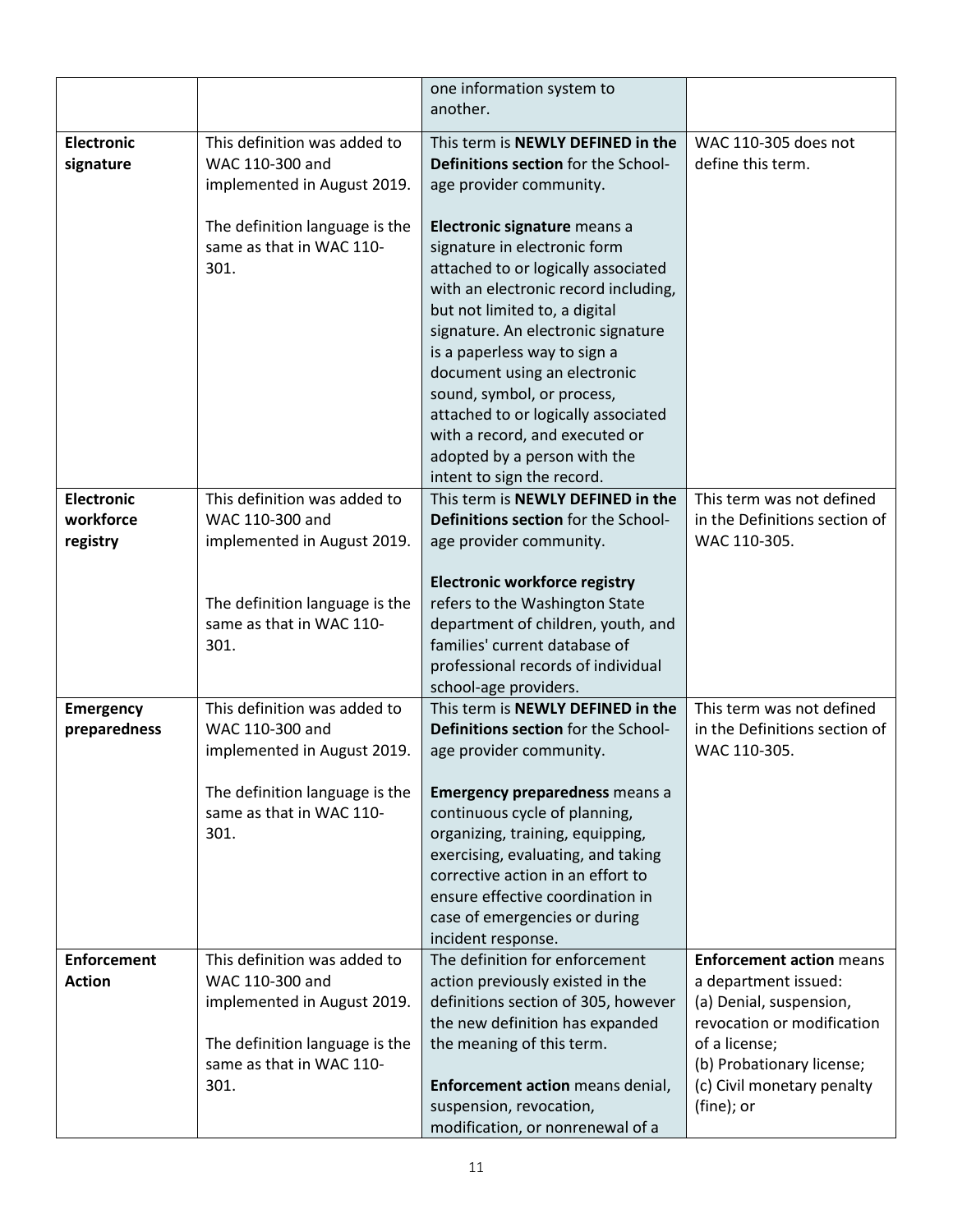|                  |                                  | license pursuant to RCW                                          | (d) Disqualification from                     |
|------------------|----------------------------------|------------------------------------------------------------------|-----------------------------------------------|
|                  |                                  | 43.216.325. A school-age provider                                | having unsupervised access                    |
|                  |                                  | may contest enforcement actions                                  | to children in care.                          |
|                  |                                  | and seek an adjudicative                                         |                                               |
|                  |                                  | proceeding pursuant to chapter<br>110-03 WAC.                    |                                               |
| <b>EPA</b>       | This definition was added to     | This term is NEWLY DEFINED in the                                | This term was not defined                     |
|                  | WAC 110-300 and                  | <b>Definitions section for the School-</b>                       | in the Definitions section or                 |
|                  | implemented in August 2019.      | age provider community.                                          | used in WAC 110-305.                          |
|                  |                                  |                                                                  |                                               |
|                  | The definition language is the   | <b>EPA</b> means the United States                               |                                               |
|                  | same as that in WAC 110-<br>301. | Environmental Protection Agency.                                 |                                               |
| Equivalency      | This definition was added to     | This term is not defined in 110-301                              | This term was not defined                     |
|                  | WAC 110-300 and                  | because the term is not used in                                  | in the Definitions section or                 |
|                  | implemented in August 2019.      | 110-301.                                                         | used in WAC 110-305.                          |
|                  |                                  |                                                                  |                                               |
|                  | Equivalency is defined and       | Equivalent when referring to staff                               |                                               |
|                  | used throughout 110-300.         | qualifications means an in-dividual                              |                                               |
|                  |                                  | is allowed to meet the<br>requirements of this chapter           |                                               |
|                  |                                  | through a department recognized                                  |                                               |
|                  |                                  | alternative credential, or                                       |                                               |
|                  |                                  | demonstration of competency,                                     |                                               |
|                  |                                  | that indicates similar knowledge as                              |                                               |
|                  |                                  | the named credential.                                            |                                               |
| <b>Exempt or</b> | This definition was added to     | This term is NEWLY DEFINED in the                                | This term was not defined                     |
| exemption        | WAC 110-300 and                  | Definitions section for the School-                              | in the Definitions section of<br>WAC 110-305. |
|                  | implemented in August 2019.      | age provider community.                                          |                                               |
|                  | The definition language is the   | Exempt or exemption means, as                                    |                                               |
|                  | same as that in WAC 110-         | applied to immunizations, a type of                              |                                               |
|                  | 301.                             | immunization status where a child                                |                                               |
|                  |                                  | has not been fully immunized                                     |                                               |
|                  |                                  | against one or more vaccine                                      |                                               |
|                  |                                  | preventable diseases required by<br>chapter 246-105 WAC for full |                                               |
|                  |                                  | immunization due to medical,                                     |                                               |
|                  |                                  | religious, philosophical or personal                             |                                               |
|                  |                                  | reasons. Under chapter 362, Laws                                 |                                               |
|                  |                                  | of 2019, if a child plans on                                     |                                               |
|                  |                                  | attending or is attending a school-                              |                                               |
|                  |                                  | age program, a philosophical or                                  |                                               |
|                  |                                  | personal objection may not be<br>used to exempt a child from the |                                               |
|                  |                                  | measles, mumps, and rubella                                      |                                               |
|                  |                                  | vaccine.                                                         |                                               |
| <b>Expel</b> or  | This definition was added to     | This term is NEWLY DEFINED in the                                | This term was not defined                     |
| expulsion        | WAC 110-300 and                  | Definitions section for the School-                              | in the Definitions section of                 |
|                  | implemented in August 2019.      | age provider community.                                          | WAC 110-305.                                  |
|                  |                                  |                                                                  |                                               |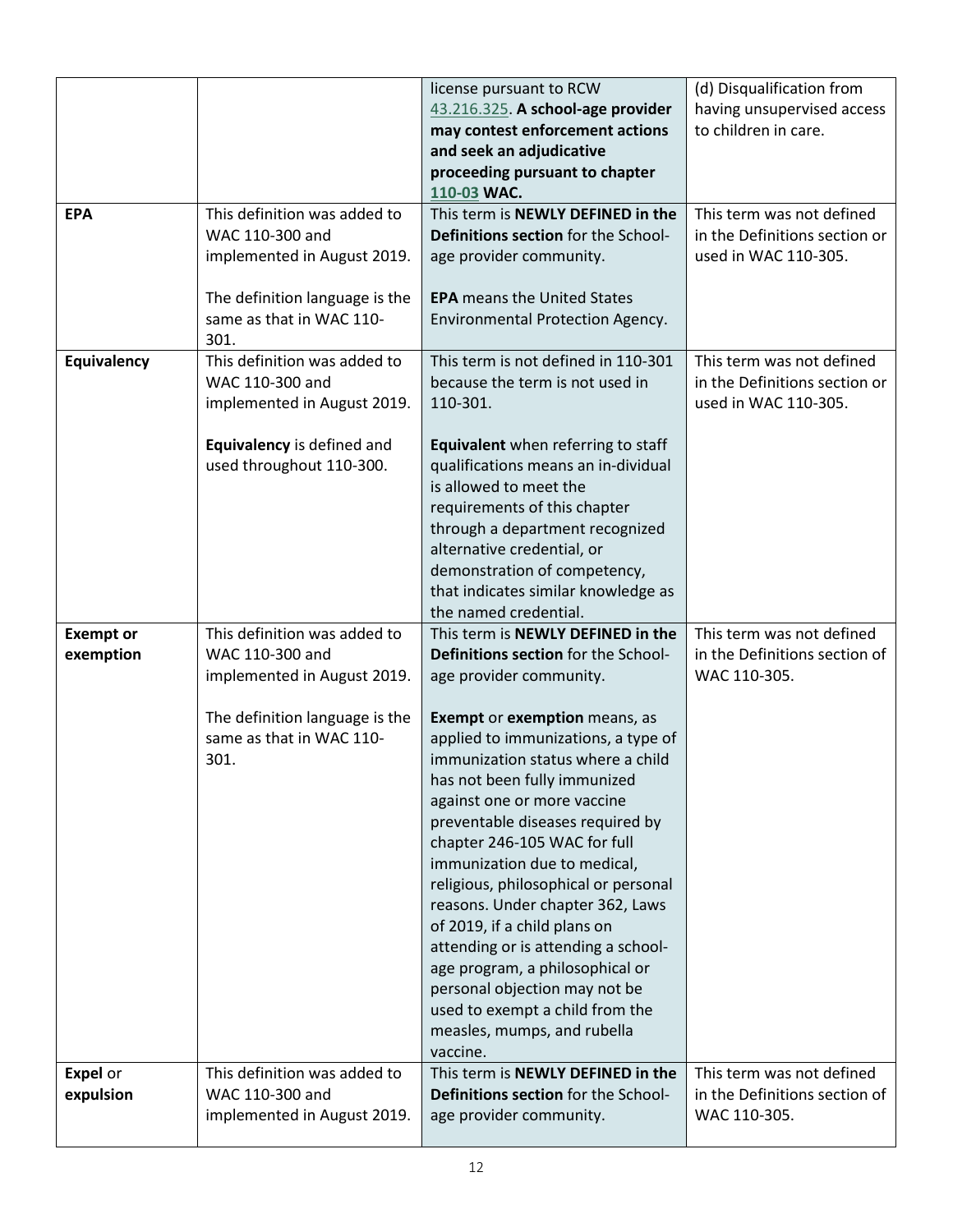|                           | The definition language is the       | Expel or expulsion means to end a        |                               |
|---------------------------|--------------------------------------|------------------------------------------|-------------------------------|
|                           | same as that in WAC 110-             | child's enrollment in a school-age       |                               |
|                           | 301.                                 | program. A school-age provider           |                               |
|                           |                                      | will end a child's enrollment if the     |                               |
|                           |                                      | provider is unable to meet a child's     |                               |
|                           |                                      | needs due to the child's                 |                               |
|                           |                                      | challenging behavior.                    |                               |
| <b>Facility Licensing</b> | <b>Facility Licensing Compliance</b> | This term is NEWLY DEFINED in the        | This term was not defined     |
| Compliance                | Agreement (FLCA) is not              | Definitions section for the School-      | in the Definitions section of |
| <b>Agreement</b>          | defined om 110-300.                  | age provider community.                  | WAC 110-305.                  |
| (FLCA)                    |                                      |                                          |                               |
|                           |                                      | <b>Facility Licensing Compliance</b>     |                               |
|                           |                                      | Agreement (FLCA) means an                |                               |
|                           |                                      | agreement issued by the                  |                               |
|                           |                                      | department in lieu of the                |                               |
|                           |                                      | department taking enforcement            |                               |
|                           |                                      | action against a school-age              |                               |
|                           |                                      | provider.                                |                               |
| <b>FDA</b>                | This definition was added to         | This term is NEWLY DEFINED in the        | This term was not defined     |
|                           | WAC 110-300 and                      | Definitions section for the School-      | in the Definitions section of |
|                           | implemented in August 2019.          | age provider community.                  | WAC 110-305.                  |
|                           | The definition language is the       |                                          |                               |
|                           | same as that in WAC 110-             | <b>FDA</b> means the United States Food  |                               |
|                           | 301.                                 | and Drug Administration.                 |                               |
| <b>Food worker</b>        | This definition was added to         | This term is <b>NEWLY DEFINED in the</b> | This term was not defined     |
| card                      | WAC 110-300 and                      | Definitions section for the School-      | in the Definitions section of |
|                           | implemented in August 2019.          | age provider community.                  | WAC 110-305.                  |
|                           |                                      |                                          |                               |
|                           | The definition language is the       | Food worker card means a food            |                               |
|                           | same as that in WAC 110-             | and beverage service worker's            |                               |
|                           | 301.                                 | permit as required under chapter         |                               |
|                           |                                      | 69.06 RCW.                               |                               |
| <b>Foundational</b>       | This definition was added to         | This term is NEWLY DEFINED in the        | This term was not defined     |
| quality standards         | WAC 110-300 and                      | Definitions section for the School-      | in the Definitions section of |
|                           | implemented in August 2019.          | age provider community.                  | WAC 110-305.                  |
|                           |                                      |                                          |                               |
|                           | The definition language is the       | <b>Foundational quality standards</b>    |                               |
|                           | same as that in WAC 110-             | refers to the administrative and         |                               |
|                           | 301, the only difference is          | regulatory requirements contained        |                               |
|                           | that it uses terms related to        | within this chapter. These               |                               |
|                           | family home and center               | standards are designed to promote        |                               |
|                           | programs.                            | the development, health, and             |                               |
|                           |                                      | safety of children enrolled in a         |                               |
|                           |                                      | school-age program. The                  |                               |
|                           |                                      | department uses these standards          |                               |
|                           |                                      | to equitably serve children,             |                               |
|                           |                                      | families, and school-age providers       |                               |
|                           |                                      | throughout Washington State.             |                               |
| Good repair               | This definition was added to         | This term is NEWLY DEFINED in the        | This term was not defined     |
|                           | WAC 110-300 and                      | Definitions section for the School-      | in the Definitions section of |
|                           | implemented in August 2019.          | age provider community.                  | WAC 110-305.                  |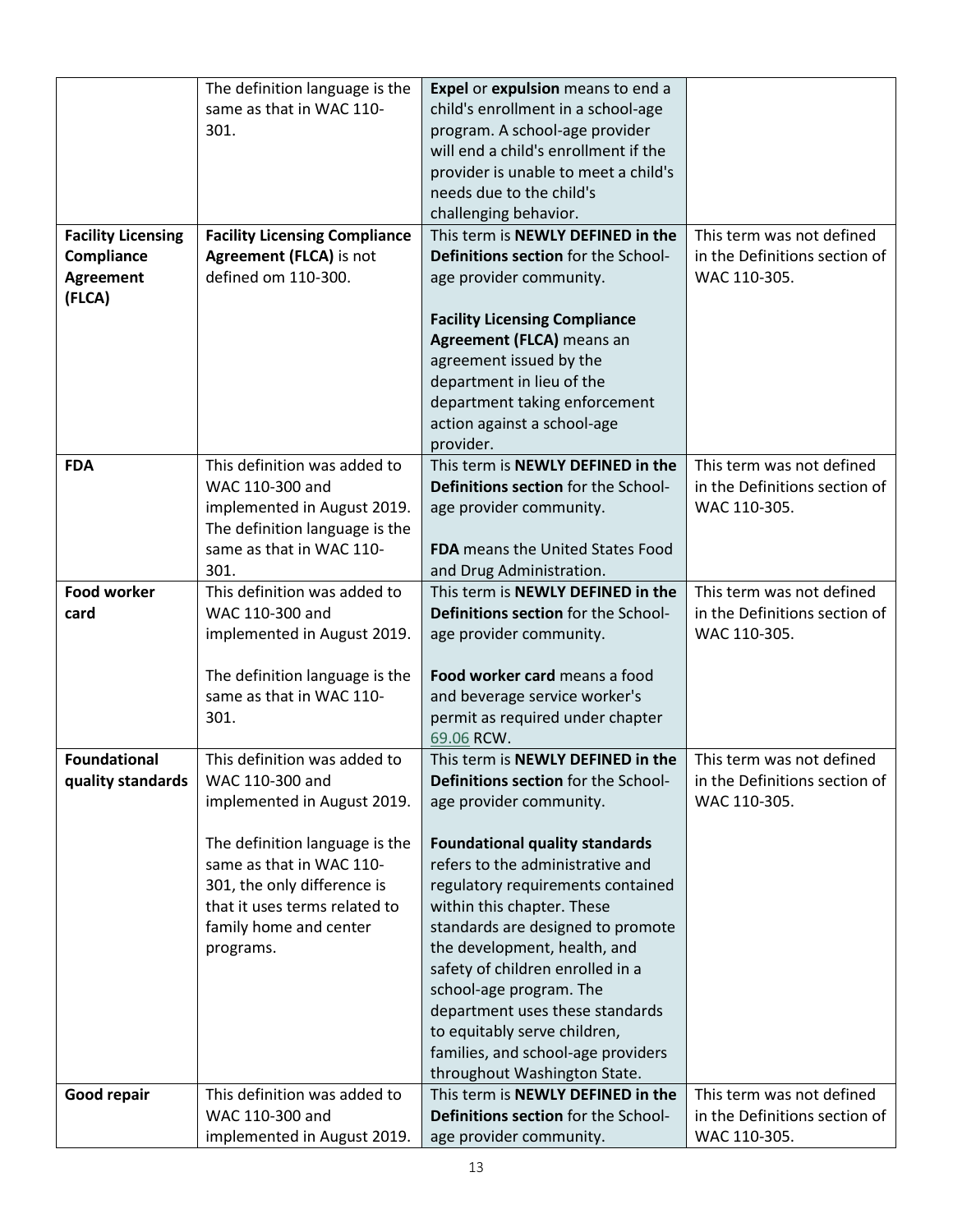| <b>Health care</b>             | The definition language is the<br>same as that in WAC 110-<br>301.<br>This definition was added to                                                                                                 | Good repair means about eighty<br>percent of materials and<br>components are unbroken, have all<br>their pieces, and can be used by<br>children as intended by the<br>manufacturer or builder.<br>This term is NEWLY DEFINED in the         | This term was not defined                                                                  |
|--------------------------------|----------------------------------------------------------------------------------------------------------------------------------------------------------------------------------------------------|---------------------------------------------------------------------------------------------------------------------------------------------------------------------------------------------------------------------------------------------|--------------------------------------------------------------------------------------------|
| provider                       | WAC 110-300 and<br>implemented in August 2019.                                                                                                                                                     | Definitions section for the School-<br>age provider community.                                                                                                                                                                              | in the Definitions section of<br>WAC 110-305.                                              |
|                                | The definition language is the<br>same as that in WAC 110-301                                                                                                                                      | Health care provider means a<br>person who is licensed, certified,<br>registered, or otherwise authorized<br>by the law of Washington State to<br>provide health care in the ordinary<br>course of business or practice of a<br>profession. |                                                                                            |
| Household<br>member            | <b>Household member means</b><br>one or more individuals who<br>live in the same dwelling or<br>share living arrangements,<br>and may consist of family<br>relatives or other groups of<br>people. | This term is not defined or used in<br>110-301 as it is not applicable to a<br>SA program.                                                                                                                                                  | This term is not defined or<br>used in 110-305 as it is not<br>applicable to a SA program. |
| Immunization                   | This definition was added to<br>WAC 110-300 and<br>implemented in August 2019.<br>The definition language is the<br>same as that in WAC 110-                                                       | This term is NEWLY DEFINED in the<br>Definitions section for the School-<br>age provider community.<br>Immunization is the process of                                                                                                       | This term was not defined<br>in the Definitions section of<br>WAC 110-305.                 |
|                                | 301.                                                                                                                                                                                               | administering a vaccine to make a<br>person immune or resistant to an<br>infectious disease.                                                                                                                                                |                                                                                            |
| <b>Inactive</b>                | This definition was added to<br>WAC 110-300 and<br>implemented in August 2019.                                                                                                                     | This term is NEWLY DEFINED in the<br>Definitions section for the School-<br>age provider community.                                                                                                                                         | This term was not defined<br>in the Definitions section of<br>WAC 110-305.                 |
|                                | The definition language is the<br>same as that in WAC 110-<br>301.                                                                                                                                 | Inactive when used by the<br>department to indicate a licensing<br>status, means a school-age<br>provider who has requested and<br>has been approved to temporarily<br>cease caring for children and close<br>their school-age program.     |                                                                                            |
| <b>Individual care</b><br>plan | This definition was added to<br>WAC 110-300 and<br>implemented in August 2019.                                                                                                                     | This term is NEWLY DEFINED in the<br>Definitions section for the School-<br>age provider community.                                                                                                                                         | This term was not defined<br>in the Definitions section of<br>WAC 110-305.                 |
|                                | The definition language is the<br>same as that in WAC 110-<br>301.                                                                                                                                 | Individual care plan means a<br>specific plan to meet the individual<br>needs of a child with a food allergy,                                                                                                                               |                                                                                            |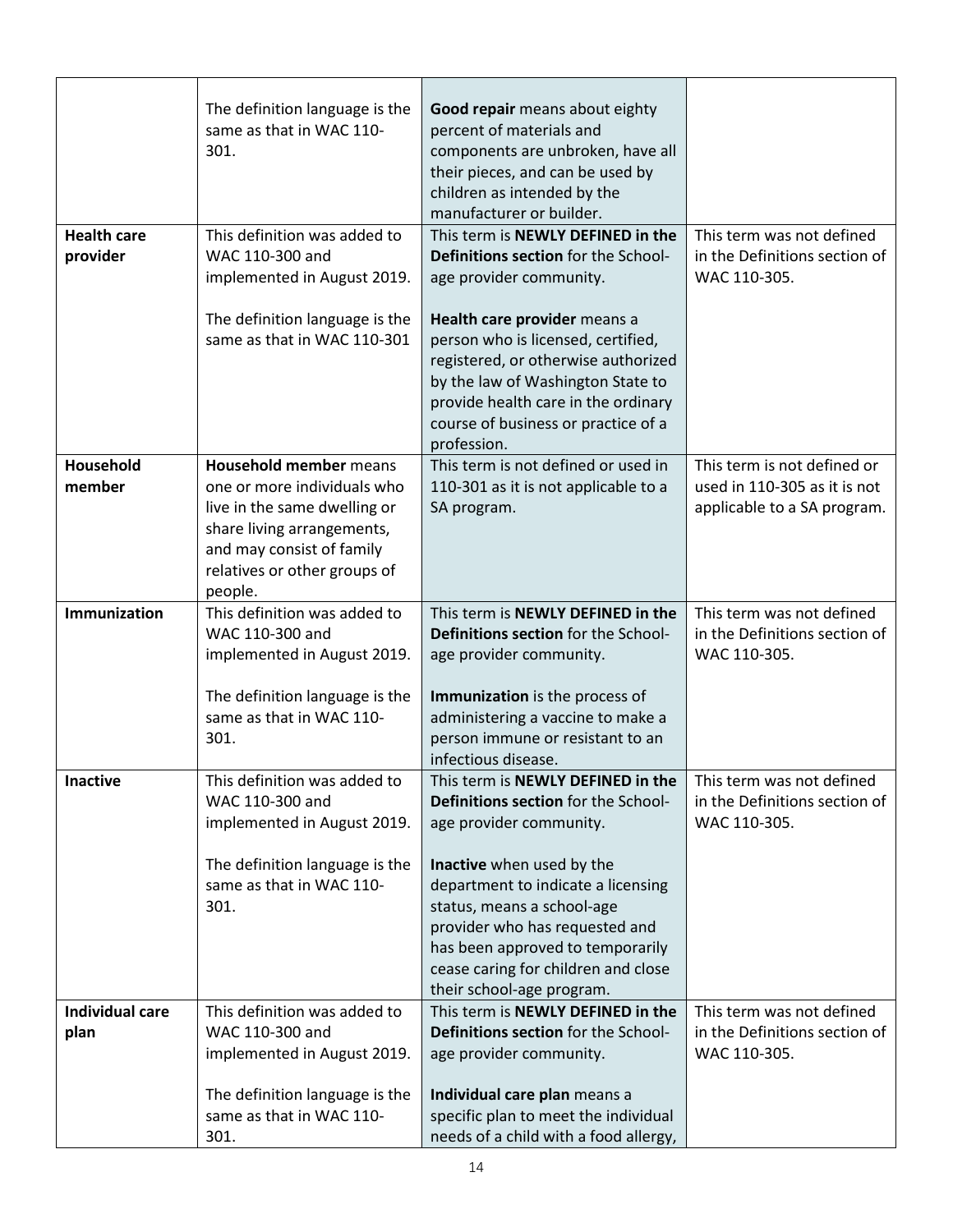|                          |                                                         | special dietary requirement due to                                     |                               |
|--------------------------|---------------------------------------------------------|------------------------------------------------------------------------|-------------------------------|
|                          |                                                         | a health condition, other special                                      |                               |
|                          |                                                         | needs, or circumstances.                                               |                               |
| In-service               | This definition was added to                            | This term is NEWLY DEFINED in the                                      | This term was not defined     |
| training                 | WAC 110-300 and                                         | Definitions section for the School-                                    | in the Definitions section of |
|                          | implemented in August 2019.                             | age provider community.                                                | WAC 110-305.                  |
|                          |                                                         |                                                                        |                               |
|                          | The definition language is the                          | In-service training means                                              |                               |
|                          | same as that in WAC 110-                                | professional development                                               |                               |
|                          | 301.                                                    | requirements for continuing                                            |                               |
|                          |                                                         | education delivered or approved                                        |                               |
|                          |                                                         | by the department to maintain                                          |                               |
|                          |                                                         | staff standards and qualifications                                     |                               |
|                          |                                                         | while employed as a school-age                                         |                               |
|                          |                                                         | provider.                                                              |                               |
| <b>Inspection report</b> | This term is not defined in                             | This term is NEWLY DEFINED in the                                      | Contact Tyler and Lori to     |
|                          | the Definitions section of                              | Definitions section for the School-                                    | inform.                       |
|                          | WAC 110-300.                                            | age provider community.                                                |                               |
|                          |                                                         | Inspection report refers to a                                          |                               |
|                          |                                                         | written or digital record developed                                    |                               |
|                          |                                                         | by the department that identifies                                      |                               |
|                          |                                                         | violations of licensing standards.                                     |                               |
| <b>Internal review</b>   | This definition was added to                            | This term is NEWLY DEFINED in the                                      | This term was not defined     |
| process                  | WAC 110-300 and                                         | Definitions section for the School-                                    | in the Definitions section of |
|                          | implemented in August 2019.                             | age provider community.                                                | WAC 110-305.                  |
|                          |                                                         |                                                                        |                               |
|                          | The definition language is the                          | Internal review process has the                                        |                               |
|                          | same as that in WAC 110-                                | same meaning in this chapter as in                                     |                               |
|                          | 301.                                                    | RCW 43.216.395.                                                        |                               |
| <b>Lead teacher</b>      | This definition was added to                            | This term is NEWLY DEFINED in the                                      | This term was not defined     |
|                          | WAC 110-300 and                                         | Definitions section for the School-                                    | in the Definitions section of |
|                          | implemented in August 2019.                             | age provider community.                                                | WAC 110-305.                  |
|                          |                                                         |                                                                        |                               |
|                          | The definition language is the                          | Lead teacher means a school-age                                        |                               |
|                          | same as that in WAC 110-<br>301, the only difference is | provider who works as the lead<br>staff person in charge of a child or |                               |
|                          | that 300 WAC speaks of early                            | group of children and implements                                       |                               |
|                          | learning providers.                                     | activity programs.                                                     |                               |
| License                  | This definition was added to                            | This term is NEWLY DEFINED in the                                      | This term was not defined     |
|                          | WAC 110-300 and                                         | Definitions section for the School-                                    | in the Definitions section of |
|                          | implemented in August 2019.                             | age provider community.                                                | WAC 110-305.                  |
|                          |                                                         |                                                                        |                               |
|                          | The definition language is the                          | License means a permit issued by                                       |                               |
|                          | same as that in WAC 110-                                | the department legally authorizing                                     |                               |
|                          | 301, the only difference is                             | an applicant to operate a school-                                      |                               |
|                          | that 300 WAC speaks of early                            | age program.                                                           |                               |
|                          | learning providers.                                     |                                                                        |                               |
| Licensee                 | This definition was added to                            | The definition for licensee                                            | Licensee for the purposes     |
|                          | WAC 110-300 and                                         | previously existed in the definitions                                  | of this chapter, means the    |
|                          | implemented in August 2019.                             | section of 305, however the new                                        | individual listed on a school |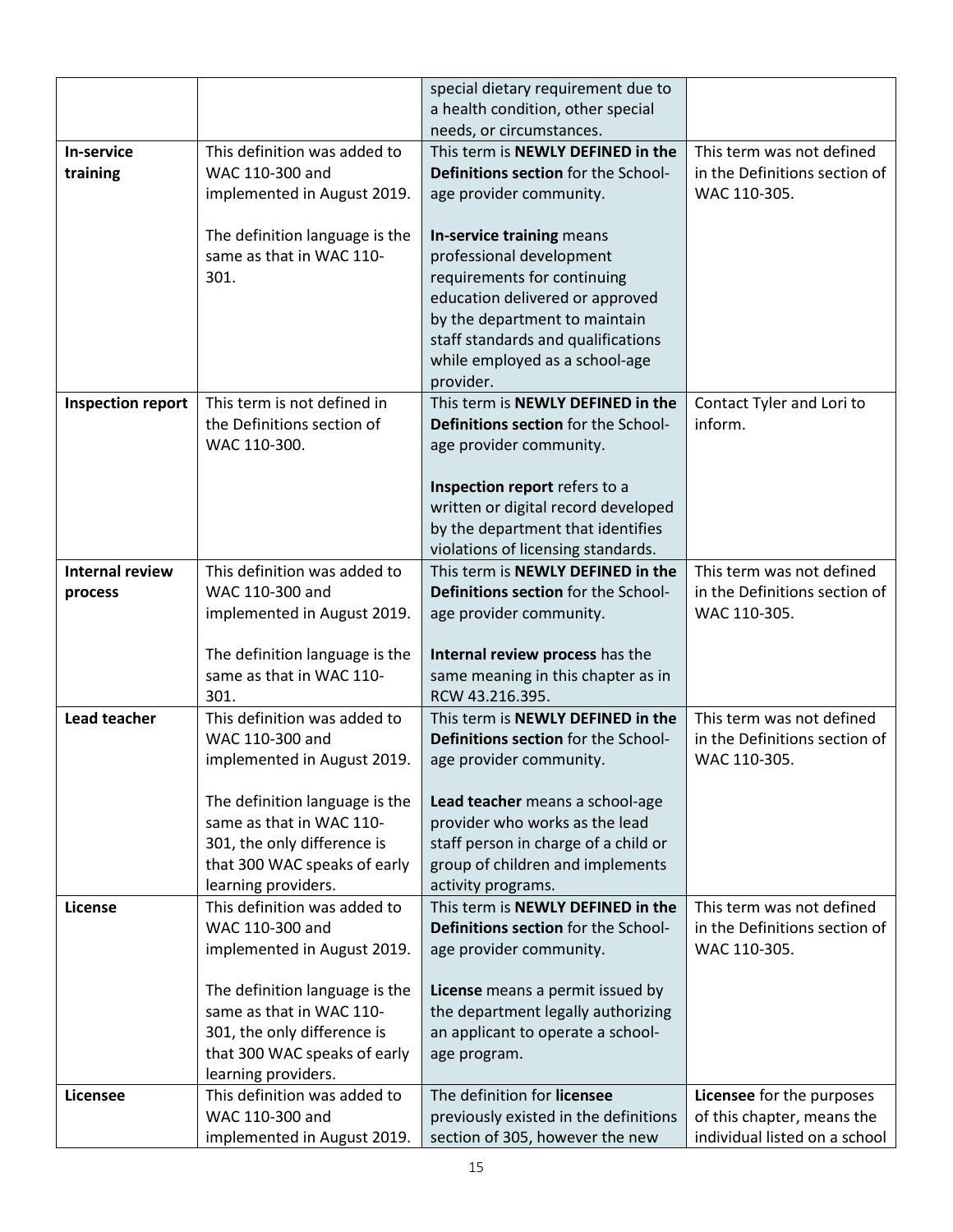|                        |                                                            | definition has expanded the                                      | age child care license                        |
|------------------------|------------------------------------------------------------|------------------------------------------------------------------|-----------------------------------------------|
|                        |                                                            | meaning of this term.                                            | issued by the department                      |
|                        | The definition language is the<br>same as that in WAC 110- |                                                                  |                                               |
|                        |                                                            |                                                                  | of early learning                             |
|                        | 301, the only difference is                                | Licensee means an individual or                                  | authorizing that individual                   |
|                        | that 300 WAC speaks of early                               | legal entity listed on a license                                 | to provide child care under                   |
|                        | learning services in a center                              | issued by the department,                                        | the requirements of this                      |
|                        | or family home setting.                                    | authorized to provide child care in                              | chapter and chapter 43.215                    |
|                        |                                                            | a school-age program.                                            | RCW.                                          |
| Lockdown               | This definition was added to                               | This term is NEWLY DEFINED in the                                | This term was not defined                     |
|                        | WAC 110-300 and                                            | Definitions section for the School-                              | in the Definitions section of                 |
|                        | implemented in August 2019.                                | age provider community.                                          | WAC 110-305.                                  |
|                        |                                                            |                                                                  |                                               |
|                        | The definition language is the                             | Lockdown means restricted to an                                  |                                               |
|                        | same as that in WAC 110-                                   | interior room with few or no                                     |                                               |
|                        | 301.                                                       | windows while the facility or                                    |                                               |
|                        |                                                            | building is secured from a threat.                               |                                               |
| Locking                | This definition was added to                               | This term is NEWLY DEFINED in the                                | This term was not defined                     |
| mechanism              | WAC 110-300 and                                            | Definitions section for the School-                              | in the Definitions section of                 |
|                        | implemented in August 2019.                                | age provider community.                                          | WAC 110-305.                                  |
|                        |                                                            |                                                                  |                                               |
|                        |                                                            |                                                                  |                                               |
|                        | The definition language is the                             | Locking mechanism means a lock                                   |                                               |
|                        | same as that in WAC 110-                                   | that requires a key, tumbler, dial,                              |                                               |
|                        | 301.                                                       | passcode, touchpad, or similar                                   |                                               |
|                        |                                                            | device or method to lock and                                     |                                               |
|                        |                                                            | unlock.                                                          |                                               |
| <b>Modification</b>    | This definition was added to                               | The definition for licensee                                      | <b>Modification of a license</b>              |
|                        | WAC 110-300 and                                            | previously existed in the definitions                            | means department action                       |
|                        | implemented in August 2019.                                | section of 305, however the new                                  | to change the conditions                      |
|                        |                                                            | definition has expanded the                                      | identified on a current                       |
|                        | The definition language is the                             | meaning of this term.                                            |                                               |
|                        |                                                            |                                                                  | license.                                      |
|                        | same as that in WAC 110-                                   |                                                                  |                                               |
|                        | 301, the only difference is                                | <b>Modification</b> when used in                                 |                                               |
|                        | that 300 WAC speaks of early                               | reference to a school-age                                        |                                               |
|                        |                                                            |                                                                  |                                               |
|                        | learning services in a center                              | provider's licensing status, means                               |                                               |
|                        | or family home setting.                                    | an enforcement action by the                                     |                                               |
|                        |                                                            | department to change the                                         |                                               |
|                        |                                                            | conditions identified on a                                       |                                               |
|                        | This definition was added to                               | licensee's current license.<br>This term is NEWLY DEFINED in the | This term was not defined                     |
| <b>Operating hours</b> |                                                            |                                                                  |                                               |
|                        | WAC 110-300 and                                            | Definitions section for the School-                              | in the Definitions section of                 |
|                        | implemented in August 2019.                                | age provider community.                                          | WAC 110-305.                                  |
|                        |                                                            |                                                                  |                                               |
|                        | The definition language is the                             | Operating hours means the hours                                  |                                               |
|                        | same as that in WAC 110-                                   | listed in a school-age program                                   |                                               |
|                        | 301, the only difference is                                | parent handbook when the                                         |                                               |
|                        | that 300 WAC speaks of early                               | program is open and providing care                               |                                               |
|                        | learning services in a center                              | and services to children.                                        |                                               |
|                        | or family home setting.                                    |                                                                  |                                               |
| <b>OSPI</b>            | This term is not defined in                                | This term is NEWLY DEFINED in the                                | This term was not defined                     |
|                        | the Definitions section or<br>content of WAC 110-300.      | Definitions section for the School-<br>age provider community.   | in the Definitions section of<br>WAC 110-305. |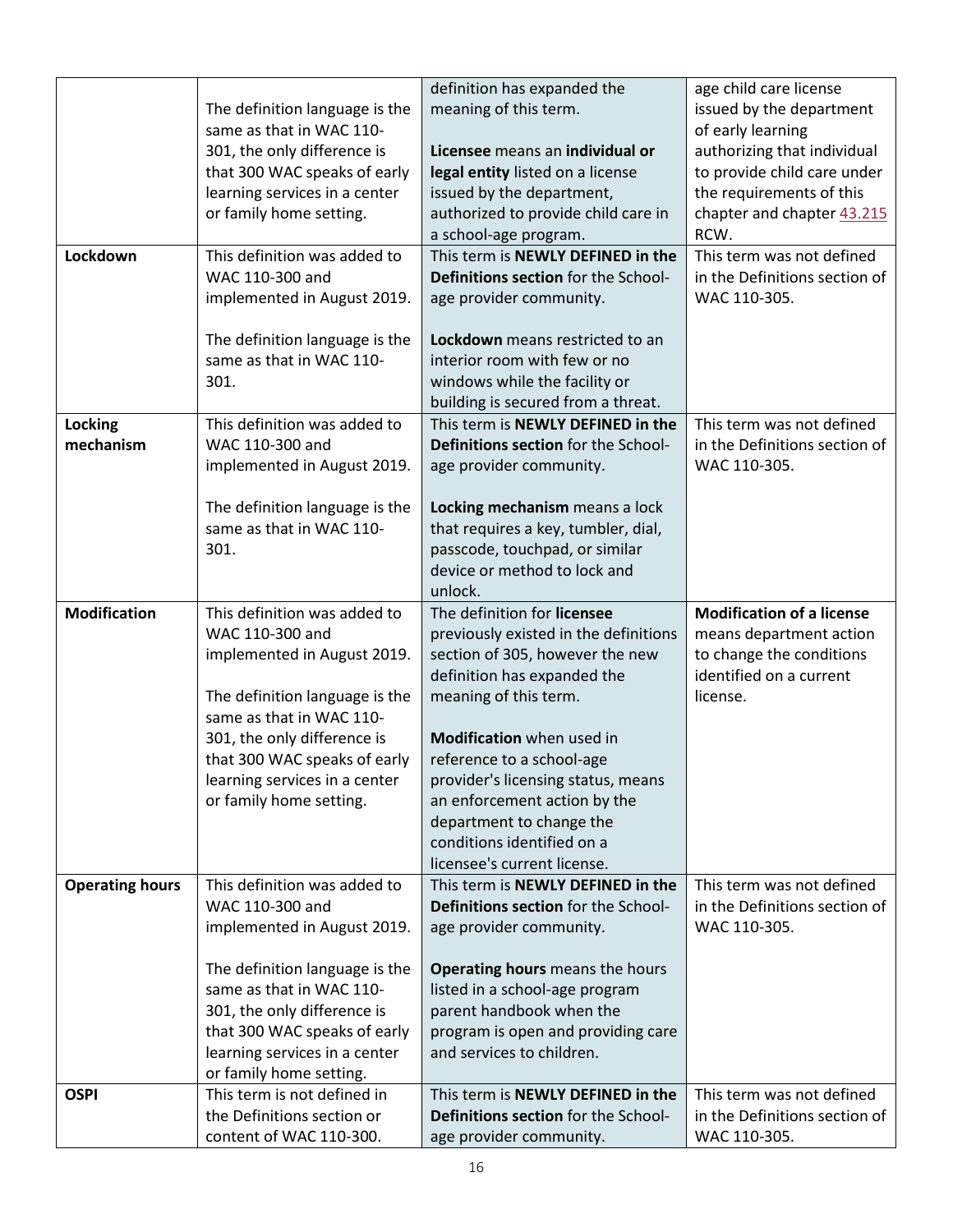|                         |                                                                                | <b>OSPI</b> means the Washington State<br>office of superintendent of public<br>instruction.                                                                                                        |                                                                            |
|-------------------------|--------------------------------------------------------------------------------|-----------------------------------------------------------------------------------------------------------------------------------------------------------------------------------------------------|----------------------------------------------------------------------------|
| Parent or<br>guardian   | This definition was added to<br>WAC 110-300 and<br>implemented in August 2019. | This term is NEWLY DEFINED in the<br>Definitions section for the School-<br>age provider community.                                                                                                 | This term was not defined<br>in the Definitions section of<br>WAC 110-305. |
|                         | The definition language is the<br>same as that in WAC 110-<br>301.             | Parent or guardian means birth<br>parent, custodial parent, foster<br>parent, legal guardian or those<br>authorized by the parent or entity<br>legally responsible for the welfare<br>of the child. |                                                                            |
| <b>Peer interaction</b> | This definition was added to<br>WAC 110-300 and<br>implemented in August 2019. | This term is NEWLY DEFINED in the<br>Definitions section for the School-<br>age provider community.                                                                                                 | This term was not defined<br>in the Definitions section of<br>WAC 110-305. |
|                         | The definition language is the<br>same as that in WAC 110-<br>301.             | Peer interaction refers to<br>relationships children have with<br>one another, which includes how<br>children play together,<br>communicate, and whether they<br>fight or get along.                |                                                                            |
| <b>Pest</b>             | This definition was added to<br>WAC 110-300 and<br>implemented in August 2019. | This term is NEWLY DEFINED in the<br>Definitions section for the School-<br>age provider community.                                                                                                 | This term was not defined<br>in the Definitions section of<br>WAC 110-305. |
|                         | The definition language is the<br>same as that in WAC 110-<br>301.             | Pest means an animal, plant, or<br>insect that has a harmful effect on<br>humans, food, or living conditions.                                                                                       |                                                                            |
| <b>Pesticide</b>        | This definition was added to<br>WAC 110-300 and<br>implemented in August 2019. | This term is NEWLY DEFINED in the<br><b>Definitions section for the School-</b><br>age provider community.                                                                                          | This term was not defined<br>in the Definitions section of<br>WAC 110-305. |
|                         | The definition language is the<br>same as that in WAC 110-<br>301.             | Pesticide refers to chemicals used<br>to kill pests.                                                                                                                                                |                                                                            |
| Pet                     | This definition was added to<br>WAC 110-300 and<br>implemented in August 2019. | This term is NEWLY DEFINED in the<br><b>Definitions section for the School-</b><br>age provider community.                                                                                          | This term was not defined<br>in the Definitions section of<br>WAC 110-305. |
|                         | The definition language is the<br>same as that in WAC 110-<br>301.             | Pet means a domestic or tamed<br>animal or bird kept for<br>companionship or pleasure.                                                                                                              |                                                                            |
| <b>Physical barrier</b> | This definition was added to<br>WAC 110-300 and<br>implemented in August 2019. | This term is NEWLY DEFINED in the<br>Definitions section for the School-<br>age provider community.                                                                                                 | This term was not defined<br>in the Definitions section of<br>WAC 110-305. |
|                         |                                                                                | Physical barrier means a non-<br>climbable fence or a wall that is at                                                                                                                               |                                                                            |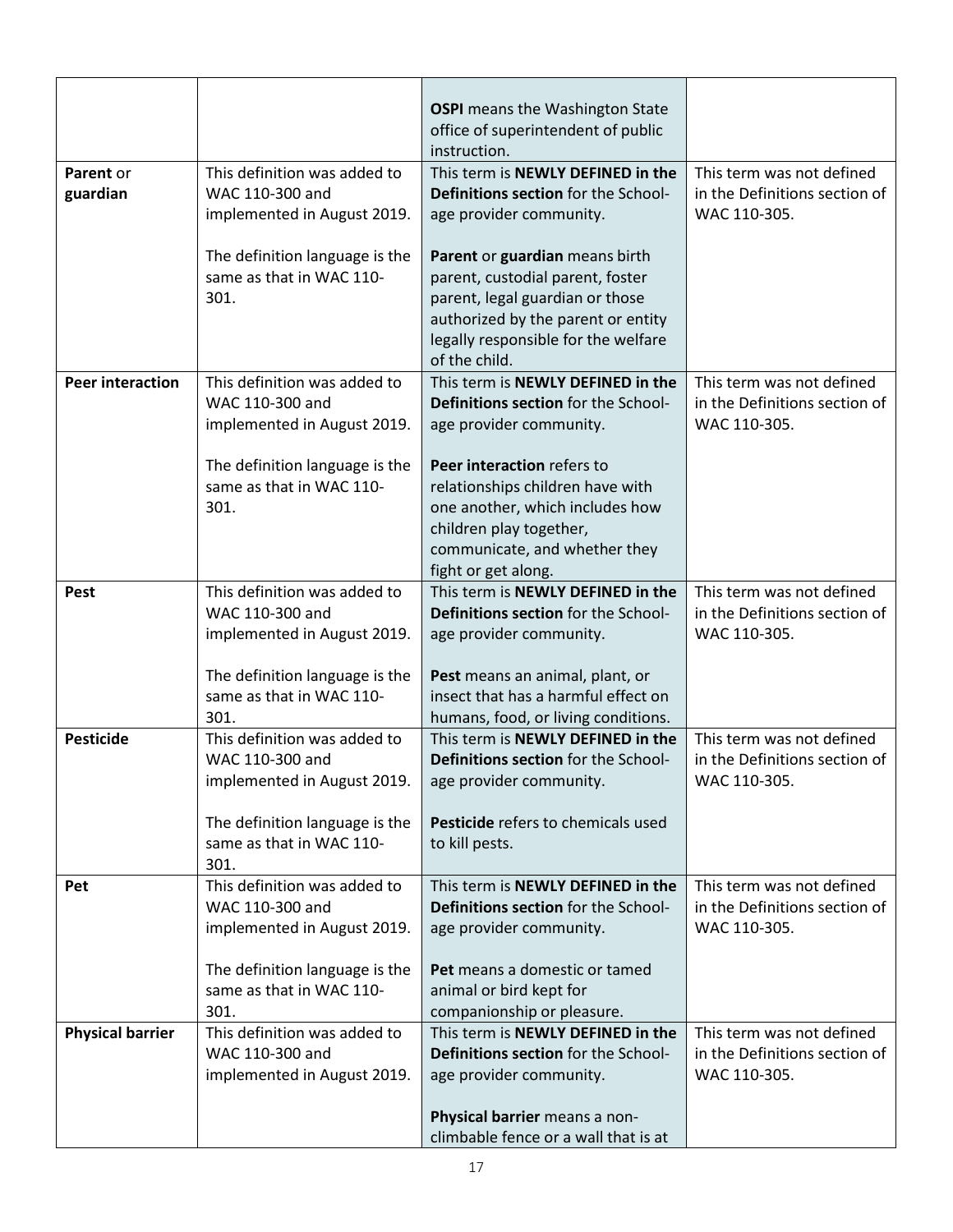|                           | The definition language is the | least five feet tall and has no      |                               |
|---------------------------|--------------------------------|--------------------------------------|-------------------------------|
|                           | same as that in WAC 110-       | openings greater than two inches     |                               |
|                           | 301.                           | or a gate or door that allows entry  |                               |
|                           |                                | to and exit from a body of water     |                               |
|                           |                                | and has the following                |                               |
|                           |                                | requirements in addition to those    |                               |
|                           |                                | already listed: A locking            |                               |
|                           |                                | mechanism, a self-closing or self-   |                               |
|                           |                                | latching device, and a device used   |                               |
|                           |                                | to open the locks which is           |                               |
|                           |                                | inaccessible to children but readily |                               |
|                           |                                | available to staff.                  |                               |
| <b>Physical restraint</b> | This definition was added to   | The definition for physical          | Physical restraint means      |
|                           | WAC 110-300 and                | restraint previously existed in the  | the practice of rendering a   |
|                           | implemented in August 2019.    | definitions section of 305, however  | child helpless or keeping a   |
|                           |                                | the new definition has expanded      | child in captivity.           |
|                           | The definition language is the | the meaning of this term.            |                               |
|                           | same as that in WAC 110-       |                                      |                               |
|                           | 301.                           | Physical restraint means holding a   |                               |
|                           |                                | child as gently as possible for the  |                               |
|                           |                                | minimum amount of time               |                               |
|                           |                                | necessary to control a situation     |                               |
|                           |                                | where that child's safety or the     |                               |
|                           |                                | safety of others is threatened.      |                               |
| <b>Preservice</b>         | This definition was added to   | This term is NEWLY DEFINED in the    | This term was not defined     |
| training                  | WAC 110-300 and                | Definitions section for the School-  | in the Definitions section of |
|                           | implemented in August 2019.    | age provider community.              | WAC 110-305.                  |
|                           |                                |                                      |                               |
|                           | The definition language is the | <b>Preservice training means</b>     |                               |
|                           | same as that in WAC 110-       | professional development             |                               |
|                           | 301.                           | standards or requirements for        |                               |
|                           |                                | school-age program staff prior to    |                               |
|                           |                                | hiring or within a department        |                               |
|                           |                                | specified time frame and delivered   |                               |
|                           |                                | or approved by the department.       |                               |
| Preschool-age             | Preschool-age children         | This term is not defined because     | This term was not defined     |
| children                  | means children thirty months   | the term is not used in 110-301.     | in the Definitions section or |
|                           | through six years of age not   |                                      | used in WAC 110-305.          |
|                           | attending kindergarten or      |                                      |                               |
|                           | elementary school.             |                                      |                               |
| <b>Private septic</b>     | This definition was added to   | This term is NEWLY DEFINED in the    | This term was not defined     |
| system                    | WAC 110-300 and                | Definitions section for the School-  | in the Definitions section or |
|                           | implemented in August 2019.    | age provider community.              | used in WAC 110-305.          |
|                           |                                |                                      |                               |
|                           | The definition language is the | Private septic system means a        |                               |
|                           | same as that in WAC 110-       | septic system as defined in chapter  |                               |
|                           | 301.                           | 246-272A WAC that is not             |                               |
|                           |                                | connected to a public sewer          |                               |
|                           |                                | system or a large on-site sewage     |                               |
|                           |                                | system as defined in chapter 246-    |                               |
|                           |                                | 272B WAC. A private septic system    |                               |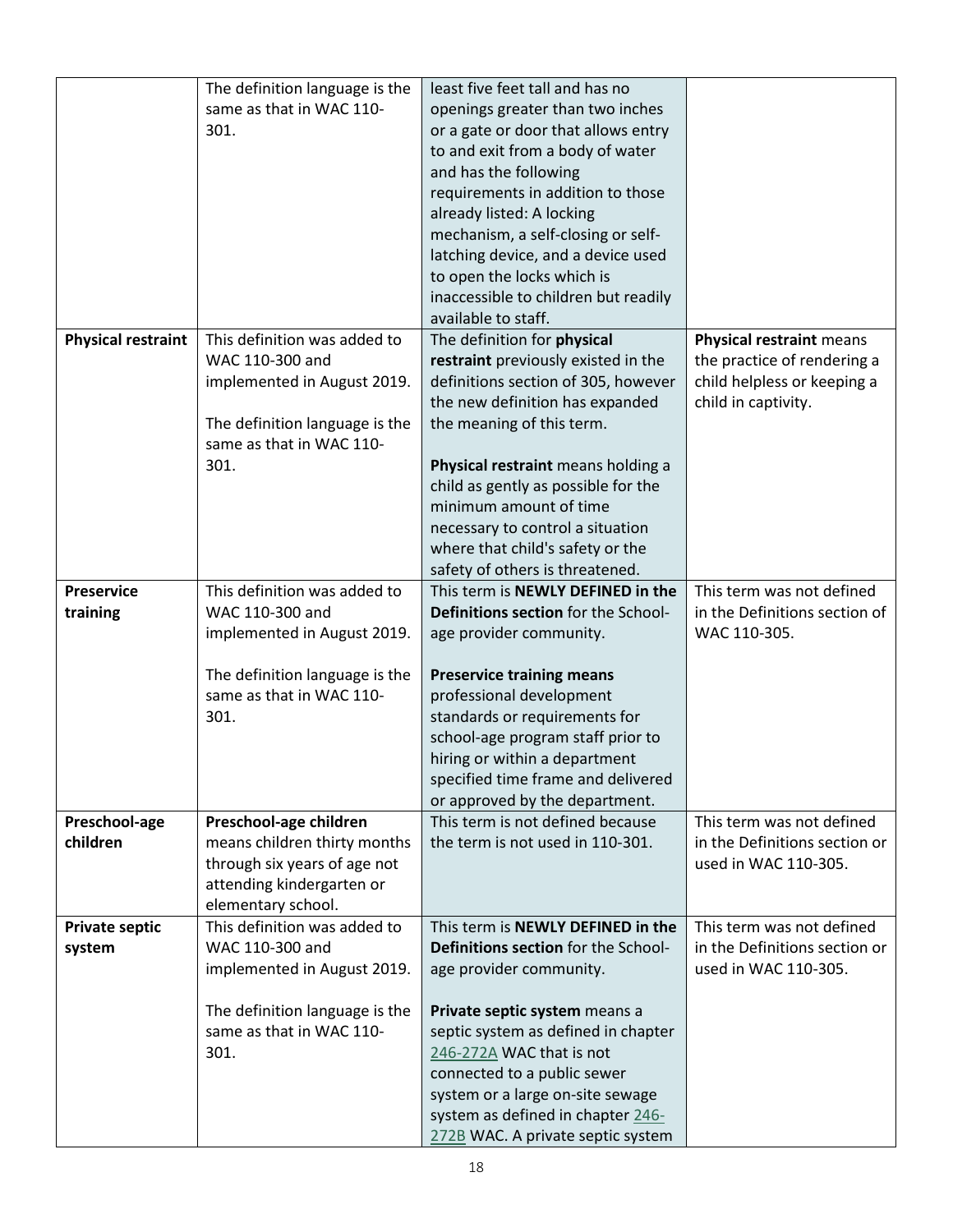|                          |                                                       | includes, but is not limited to, the<br>septic system's drain field and |                                                   |
|--------------------------|-------------------------------------------------------|-------------------------------------------------------------------------|---------------------------------------------------|
|                          |                                                       | tanks.                                                                  |                                                   |
| Professional             | This definition was added to                          | This term is NEWLY DEFINED in the                                       |                                                   |
| development              | WAC 110-300 and                                       | Definitions section for the School-                                     |                                                   |
| support plan             | implemented in August 2019.                           | age provider community.                                                 |                                                   |
|                          |                                                       |                                                                         |                                                   |
|                          | The definition language is the                        | <b>Professional development support</b>                                 |                                                   |
|                          | same as that in WAC 110-                              | plan is a formal means by which an                                      |                                                   |
|                          | 301.                                                  | individual who is supervising staff                                     |                                                   |
|                          |                                                       | sets out the goals, strategies, and                                     |                                                   |
|                          |                                                       | outcomes of learning and training.                                      |                                                   |
| Program director         | See term Director above for                           | This term is NEWLY DEFINED in the                                       | Program Director was not                          |
|                          | similar role.                                         | Definitions section for the School-                                     | defined in the Definitions                        |
|                          |                                                       | age provider community.                                                 | section of WAC 110-305,                           |
|                          |                                                       |                                                                         | however it was included in                        |
|                          |                                                       | Program Director is the person in                                       | 305-1710 outlining role                           |
|                          |                                                       | charge of the overall management                                        | responsibilities.                                 |
|                          |                                                       | of a school-age program including                                       |                                                   |
|                          |                                                       | the facility and operation. The<br>program director is not responsible  |                                                   |
|                          |                                                       | for being on-site at the program,                                       |                                                   |
|                          |                                                       | unless the program director is                                          |                                                   |
|                          |                                                       | filling in for an on-site role.                                         |                                                   |
| Program                  | See Curriculum Philosophy                             | This term is NEWLY DEFINED in the                                       | This term was not defined                         |
| philosophy               | above.                                                | Definitions section for the School-                                     | in the Definitions section in                     |
|                          |                                                       | age provider community.                                                 | WAC 110-305.                                      |
|                          |                                                       |                                                                         |                                                   |
|                          |                                                       | Program philosophy means a                                              |                                                   |
|                          |                                                       | written statement of principles                                         |                                                   |
|                          |                                                       | developed by a school-age                                               |                                                   |
|                          |                                                       | provider to form the basis of the                                       |                                                   |
|                          |                                                       | program's activities in relation to a                                   |                                                   |
|                          |                                                       | child's development.                                                    |                                                   |
| Program                  | Program supervisor means                              | See Site director below for similar                                     | Although not defined in the                       |
| supervisor               | the center early learning                             | role.                                                                   | Definitions section, 305-                         |
|                          | provider responsible for                              |                                                                         | 1715 identified a Site                            |
|                          | planning and supervising the<br>learning and activity |                                                                         | Coordinator to carry out<br>responsibilities of a |
|                          | program.                                              |                                                                         | Program Supervisor.                               |
| <b>Readily available</b> | This definition was added to                          | This term is NEWLY DEFINED in the                                       | This term was not defined                         |
|                          | WAC 110-300 and                                       | Definitions section for the School-                                     | in the Definitions section in                     |
|                          | implemented in August 2019.                           | age provider community.                                                 | WAC 110-305.                                      |
|                          |                                                       |                                                                         |                                                   |
|                          | The definition language is the                        | Readily available means able to be                                      |                                                   |
|                          | same as that in WAC 110-                              | used or obtained quickly and                                            |                                                   |
|                          | 301.                                                  | easily.                                                                 |                                                   |
| <b>Routine care</b>      | This definition was added to                          | This term is NEWLY DEFINED in the                                       | This term was not defined                         |
|                          | WAC 110-300 and                                       | Definitions section for the School-                                     | in the Definitions section in                     |
|                          | implemented in August 2019.                           | age provider community.                                                 | WAC 110-305.                                      |
|                          |                                                       |                                                                         |                                                   |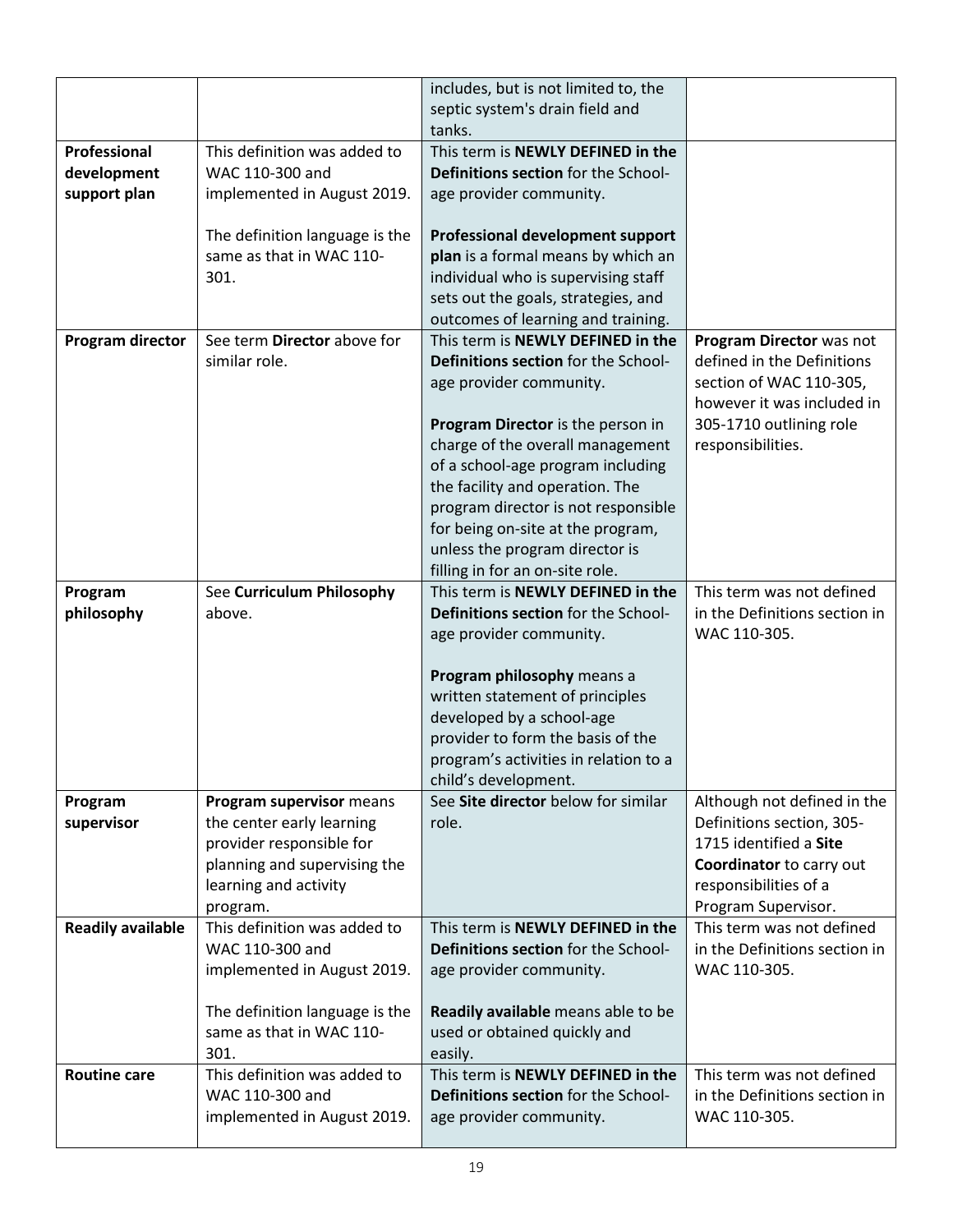|                 | The definition language is the                             | Routine care means typical or                                            |                               |
|-----------------|------------------------------------------------------------|--------------------------------------------------------------------------|-------------------------------|
|                 | same as that in WAC 110-                                   | usual care provided to a child                                           |                               |
|                 | 301.                                                       | during the time the child is                                             |                               |
|                 |                                                            | enrolled in the school-age program                                       |                               |
|                 |                                                            | (for example: feeding, toileting,                                        |                               |
|                 |                                                            | playing, and learning).                                                  |                               |
| Safe route      | This definition was added to                               | This term is NEWLY DEFINED in the                                        | This term was not defined     |
|                 | WAC 110-300 and                                            | Definitions section for the School-                                      | in the Definitions section of |
|                 | implemented in August 2019.                                | age provider community.                                                  | WAC 110-305.                  |
|                 |                                                            |                                                                          |                               |
|                 | The definition language is the<br>same as that in WAC 110- | Safe route means a way or course                                         |                               |
|                 | 301.                                                       | taken to get from a starting point<br>to a destination that is protected |                               |
|                 |                                                            | from danger or risk.                                                     |                               |
| Safety plan     | This definition was added to                               | This term is NEWLY DEFINED in the                                        | This term was not defined     |
|                 | WAC 110-300 and                                            | Definitions section for the School-                                      | in the Definitions section of |
|                 | implemented in August 2019.                                | age provider community.                                                  | WAC 110-305.                  |
|                 |                                                            |                                                                          |                               |
|                 | The definition language is the                             | Safety plan means a written plan                                         |                               |
|                 | same as that in WAC 110-                                   | to implement program changes to                                          |                               |
|                 | 301, the only difference is                                | bring a school-age program into                                          |                               |
|                 | that 300 refers to early                                   | compliance with this chapter and                                         |                               |
|                 | learning programs.                                         | chapter 43.216 RCW. Safety plans                                         |                               |
|                 |                                                            | are developed at meetings                                                |                               |
|                 |                                                            | involving at least a school-age                                          |                               |
|                 |                                                            | provider and a department licensor                                       |                               |
|                 |                                                            | and supervisor. Safety plans detail                                      |                               |
|                 |                                                            | changes the provider needs to                                            |                               |
|                 |                                                            | make to mitigate the risk of direct                                      |                               |
|                 |                                                            | and indirect harm to children                                            |                               |
|                 |                                                            | enrolled in the school-age                                               |                               |
|                 |                                                            | program. Program changes must                                            |                               |
|                 |                                                            | be agreed to in writing and signed                                       |                               |
|                 |                                                            | by all participants at the meeting.                                      |                               |
|                 |                                                            | Safety plans expire thirty calendar                                      |                               |
|                 |                                                            | days after being signed by all                                           |                               |
|                 |                                                            | parties. Safety plans may only be                                        |                               |
|                 |                                                            | extended for an additional thirty                                        |                               |
|                 |                                                            | days and extensions may only be<br>authorized by a department            |                               |
|                 |                                                            | supervisor.                                                              |                               |
| <b>Sanitize</b> | This definition was added to                               | The definition for sanitize                                              | Sanitize means to reduce      |
|                 | WAC 110-300 and                                            | previously existed in the definitions                                    | the number of                 |
|                 | implemented in August 2019.                                | section of 305, however the new                                          | microorganisms on a           |
|                 |                                                            | definition has expanded the                                              | surface by the process of:    |
|                 | The definition language is the                             | meaning of this term.                                                    | (a) Cleaning and rinsing,     |
|                 | same as that in WAC 110-                                   |                                                                          | followed by using:            |
|                 | 301, the only difference is                                | Sanitize means to reduce the                                             | (i) A chlorine bleach and     |
|                 | that 300 refers to early                                   | number of microorganisms on a                                            | water solution of three-      |
|                 | learning programs.                                         | surface by the process of:                                               | quarters teaspoon of          |
|                 |                                                            |                                                                          | chlorine bleach to one        |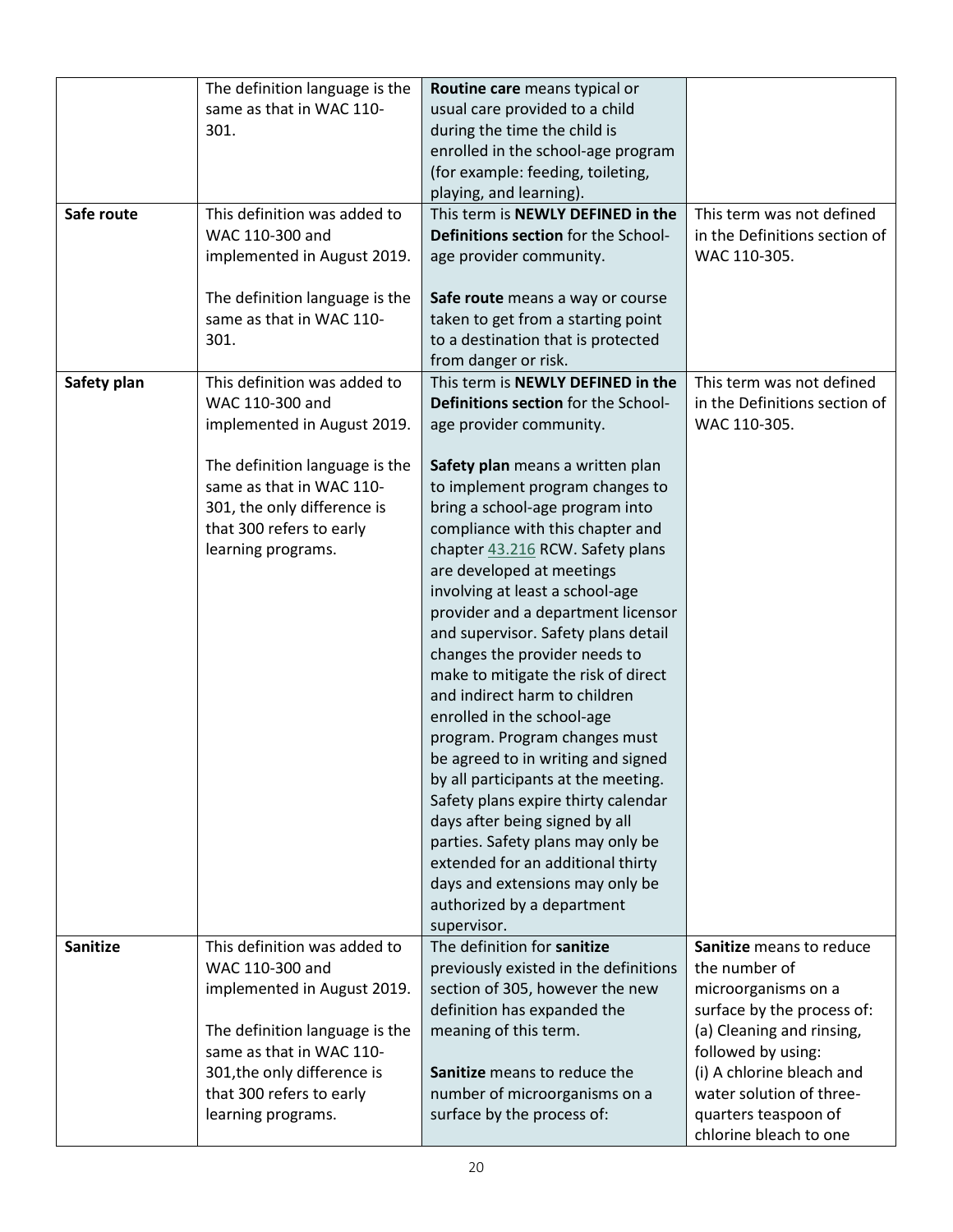|                  |                                                                       | (a) Cleaning and rinsing with water<br>at a high temperature pursuant to<br>this chapter; or<br>(b) Cleaning and rinsing, followed<br>by using:<br>(i) A fragrance-free chlorine bleach<br>and water solution following the<br>DOH's current guidelines for mixing<br>bleach solutions for child care and<br>similar environments; or<br>(ii) Other sanitizer product if it is<br>registered with the EPA and used<br>strictly according to manufacturer's<br>label instructions including, but not<br>limited to, quantity used, time the<br>product must be left in place,<br>adequate time to allow the<br>product to dry, and<br>appropriateness for use on the<br>surface to be sanitized. If used on<br>food contact surfaces or toys, a<br>sanitizer product must be labeled<br>as "safe for food contact surfaces." | quart of cool water,<br>allowed to stand wet for at<br>least two minutes; or<br>(ii) Another sanitizer<br>product if used strictly<br>according to<br>manufacturer's label<br>instructions including, but<br>not limited to, quantity<br>used, time the product<br>must be left in place, and<br>adequate time to allow the<br>product to dry, and<br>appropriateness for use on<br>the surface to be sanitized.<br>If used on food contact<br>surfaces or toys, a sanitizer<br>product must be labeled as<br>safe for food contact<br>surfaces; or<br>(b) For laundry and<br>dishwasher use only,<br>"sanitize" means use of a<br>bleach and water solution<br>or temperature control of a<br>minimum 140 degrees |
|------------------|-----------------------------------------------------------------------|-----------------------------------------------------------------------------------------------------------------------------------------------------------------------------------------------------------------------------------------------------------------------------------------------------------------------------------------------------------------------------------------------------------------------------------------------------------------------------------------------------------------------------------------------------------------------------------------------------------------------------------------------------------------------------------------------------------------------------------------------------------------------------------------------------------------------------|--------------------------------------------------------------------------------------------------------------------------------------------------------------------------------------------------------------------------------------------------------------------------------------------------------------------------------------------------------------------------------------------------------------------------------------------------------------------------------------------------------------------------------------------------------------------------------------------------------------------------------------------------------------------------------------------------------------------|
| School-age       | See Child Care Basics above.                                          | This term is NEWLY DEFINED in the                                                                                                                                                                                                                                                                                                                                                                                                                                                                                                                                                                                                                                                                                                                                                                                           | Fahrenheit.<br>This term was not defined                                                                                                                                                                                                                                                                                                                                                                                                                                                                                                                                                                                                                                                                           |
| basics           |                                                                       | Definitions section for the School-<br>age provider community.                                                                                                                                                                                                                                                                                                                                                                                                                                                                                                                                                                                                                                                                                                                                                              | in the Definitions section of<br>WAC 110-305.                                                                                                                                                                                                                                                                                                                                                                                                                                                                                                                                                                                                                                                                      |
|                  |                                                                       | <b>School-age Basics means</b><br>curriculum designed to meet the                                                                                                                                                                                                                                                                                                                                                                                                                                                                                                                                                                                                                                                                                                                                                           |                                                                                                                                                                                                                                                                                                                                                                                                                                                                                                                                                                                                                                                                                                                    |
|                  |                                                                       | initial basic training requirement                                                                                                                                                                                                                                                                                                                                                                                                                                                                                                                                                                                                                                                                                                                                                                                          |                                                                                                                                                                                                                                                                                                                                                                                                                                                                                                                                                                                                                                                                                                                    |
|                  |                                                                       | for school-age program staff<br>working in a licensed or certified                                                                                                                                                                                                                                                                                                                                                                                                                                                                                                                                                                                                                                                                                                                                                          |                                                                                                                                                                                                                                                                                                                                                                                                                                                                                                                                                                                                                                                                                                                    |
|                  |                                                                       | school-age child care program in<br>Washington State.                                                                                                                                                                                                                                                                                                                                                                                                                                                                                                                                                                                                                                                                                                                                                                       |                                                                                                                                                                                                                                                                                                                                                                                                                                                                                                                                                                                                                                                                                                                    |
| School-age child | There were slight changes in<br>the wording and references<br>to RCW. | There were slight changes in the<br>wording and references to RCW.                                                                                                                                                                                                                                                                                                                                                                                                                                                                                                                                                                                                                                                                                                                                                          | This term was not defined<br>in the Definitions section of<br>WAC 110-305.                                                                                                                                                                                                                                                                                                                                                                                                                                                                                                                                                                                                                                         |
|                  | School-age children means a                                           | School-age child means a child<br>who is five years of age through                                                                                                                                                                                                                                                                                                                                                                                                                                                                                                                                                                                                                                                                                                                                                          |                                                                                                                                                                                                                                                                                                                                                                                                                                                                                                                                                                                                                                                                                                                    |
|                  | child not less than five years                                        | twelve years of age and is                                                                                                                                                                                                                                                                                                                                                                                                                                                                                                                                                                                                                                                                                                                                                                                                  |                                                                                                                                                                                                                                                                                                                                                                                                                                                                                                                                                                                                                                                                                                                    |
|                  | of age through twelve years<br>of age who is attending                | attending a public or private school<br>or is receiving home-based                                                                                                                                                                                                                                                                                                                                                                                                                                                                                                                                                                                                                                                                                                                                                          |                                                                                                                                                                                                                                                                                                                                                                                                                                                                                                                                                                                                                                                                                                                    |
|                  | kindergarten or elementary                                            | instruction under chapter 28A.200                                                                                                                                                                                                                                                                                                                                                                                                                                                                                                                                                                                                                                                                                                                                                                                           |                                                                                                                                                                                                                                                                                                                                                                                                                                                                                                                                                                                                                                                                                                                    |
|                  | school.                                                               | RCW.                                                                                                                                                                                                                                                                                                                                                                                                                                                                                                                                                                                                                                                                                                                                                                                                                        |                                                                                                                                                                                                                                                                                                                                                                                                                                                                                                                                                                                                                                                                                                                    |
| School-age       | This term is not included in                                          | This term is NEWLY DEFINED in the                                                                                                                                                                                                                                                                                                                                                                                                                                                                                                                                                                                                                                                                                                                                                                                           | This term was not defined                                                                                                                                                                                                                                                                                                                                                                                                                                                                                                                                                                                                                                                                                          |
| program          | the Definitions section in<br>WAC 110-300.                            | Definitions section for the School-<br>age provider community.                                                                                                                                                                                                                                                                                                                                                                                                                                                                                                                                                                                                                                                                                                                                                              | in the Definitions section of<br>WAC 110-305.                                                                                                                                                                                                                                                                                                                                                                                                                                                                                                                                                                                                                                                                      |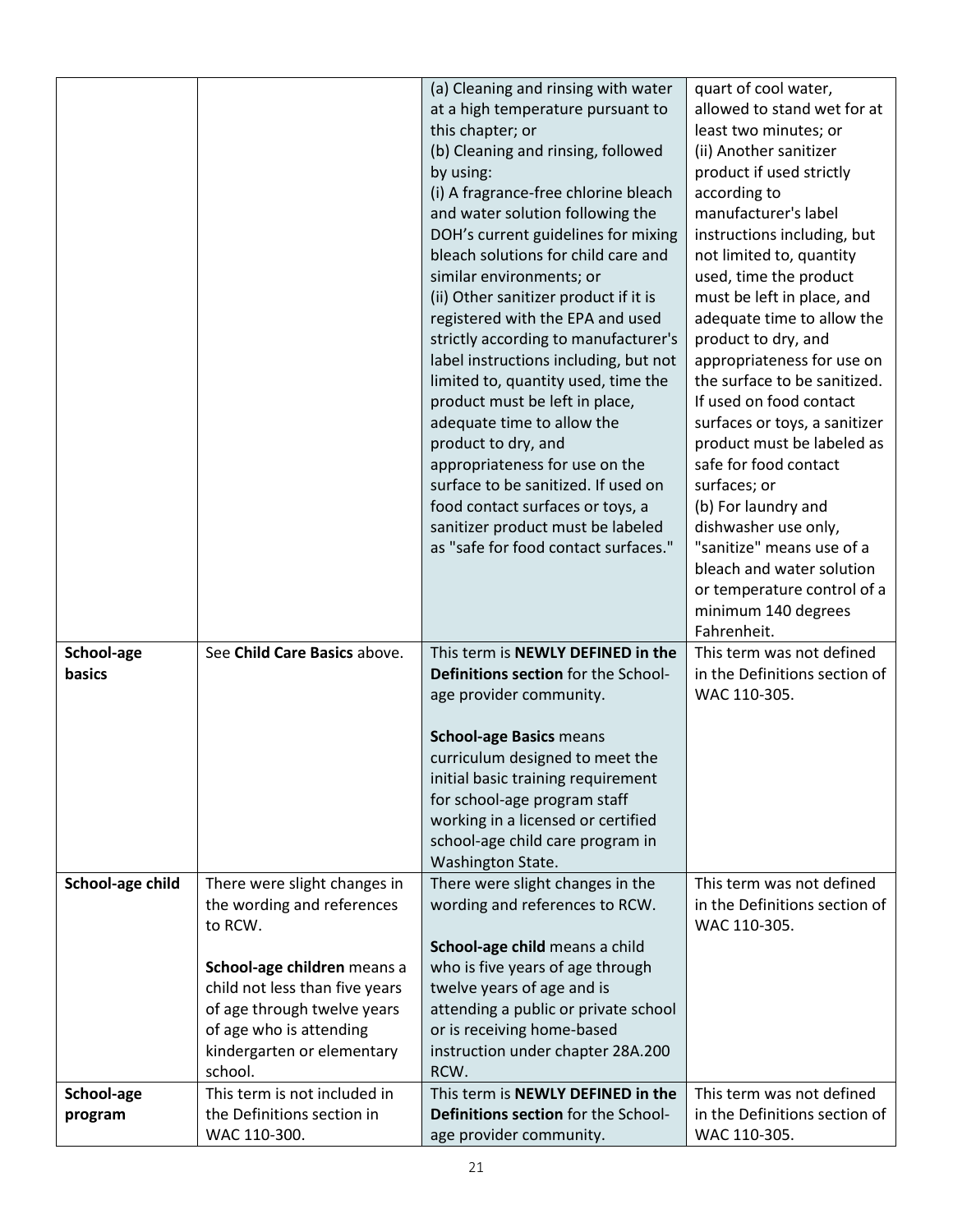|                                                             |                                                                                    | School-age program refers to<br>regularly scheduled care for a<br>group of children, five years of age<br>through twelve years of age who<br>are attending public or private<br>school or receiving home-based<br>instruction under chapter 28A.200<br>RCW, for periods of less than<br>twenty-four hours, licensed by the<br>department. |                                                                            |
|-------------------------------------------------------------|------------------------------------------------------------------------------------|-------------------------------------------------------------------------------------------------------------------------------------------------------------------------------------------------------------------------------------------------------------------------------------------------------------------------------------------|----------------------------------------------------------------------------|
| School-age<br>program licensee<br>or school-age<br>licensee | This term is not included in<br>the Definitions section or<br>used in WAC 110-300. | This term is NEWLY DEFINED in the<br>Definitions section for the School-<br>age provider community.                                                                                                                                                                                                                                       | This term was not defined<br>in the Definitions section of<br>WAC 110-305. |
|                                                             |                                                                                    | School-age program licensee or<br>school-age licensee means an<br>entity licensed and authorized by<br>the department to operate a<br>school-age child care program.                                                                                                                                                                      |                                                                            |
| School-age<br>program space                                 | This term is not included in<br>the Definitions section or<br>used in WAC 110-300. | This term is NEWLY DEFINED in the<br>Definitions section for the School-<br>age provider community.                                                                                                                                                                                                                                       | This term was not defined<br>in the Definitions section of<br>WAC 110-305. |
|                                                             |                                                                                    | School-age program space means<br>the licensed indoor and outdoor<br>space on the premises approved by<br>the department for the purpose of<br>providing licensed child care in a<br>school-age program.                                                                                                                                  |                                                                            |
| School-age<br>program staff                                 | This term is not included in<br>the Definitions section or<br>used in WAC 110-300. | This term is NEWLY DEFINED in the<br>Definitions section for the School-<br>age provider community.                                                                                                                                                                                                                                       | This term was not defined<br>in the Definitions section of<br>WAC 110-305. |
|                                                             |                                                                                    | School-age program staff refers to<br>all persons who work, substitute,<br>or volunteer in a school-age<br>program during hours when<br>children are or may be present,<br>excluding licensees.                                                                                                                                           |                                                                            |
| School-age<br>provider or<br>provider                       | This term is not included in<br>the Definitions section or<br>used in WAC 110-300. | This term is NEWLY DEFINED in the<br>Definitions section for the School-<br>age provider community.                                                                                                                                                                                                                                       | This term was not defined<br>in the Definitions section of<br>WAC 110-305. |
|                                                             |                                                                                    | School-age provider or provider<br>refers to a licensee or designee<br>who works in a school-age program<br>during hours when children are or<br>may be present. Designees include<br>program directors, site directors,                                                                                                                  |                                                                            |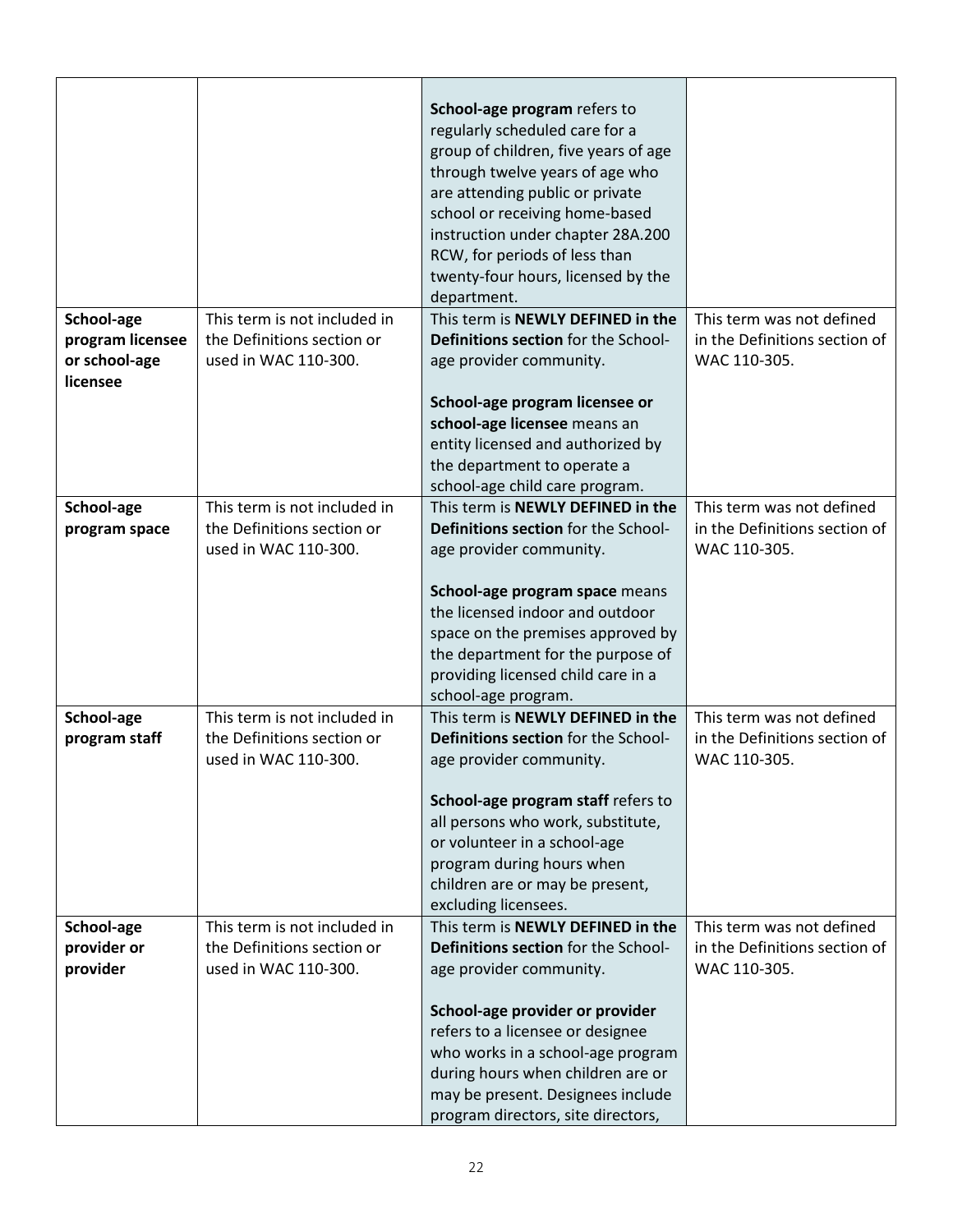|                      |                                                                                | lead teachers, assistant teachers,<br>aides, and volunteers.                                                                                                                                                                                                                                                                                                                                                                                                                |                                                                                                                                                           |
|----------------------|--------------------------------------------------------------------------------|-----------------------------------------------------------------------------------------------------------------------------------------------------------------------------------------------------------------------------------------------------------------------------------------------------------------------------------------------------------------------------------------------------------------------------------------------------------------------------|-----------------------------------------------------------------------------------------------------------------------------------------------------------|
| Serious injury       | This definition was added to<br>WAC 110-300 and<br>implemented in August 2019. | This term is NEWLY DEFINED in the<br>Definitions section for the School-<br>age provider community.                                                                                                                                                                                                                                                                                                                                                                         | This term was not defined<br>in the Definitions section of<br>WAC 110-305.                                                                                |
|                      | The definition language is the<br>same as that in WAC 110-<br>301.             | Serious injury means an injury<br>resulting in an overnight hospital<br>stay; a severe neck or head injury;<br>choking or serious unexpected<br>breathing problems; severe<br>bleeding; shock or an acute<br>confused state; sudden<br>unconsciousness; dangerous<br>chemicals in eyes, on skin, or<br>ingested; near drowning; one or<br>more broken bones; a severe burn<br>requiring professional medical<br>care; poisoning; or an overdose of<br>a chemical substance. |                                                                                                                                                           |
| Shelter in place     | This definition was added to<br>WAC 110-300 and<br>implemented in August 2019. | This term is NEWLY DEFINED in the<br>Definitions section for the School-<br>age provider community.                                                                                                                                                                                                                                                                                                                                                                         | This term was not defined<br>in the Definitions section of<br>WAC 110-305.                                                                                |
|                      | The definition language is the<br>same as that in WAC 110-<br>301.             | Shelter in place means staff and<br>children staying at the facility due<br>to an external threat such as a<br>storm, chemical or gas leak or<br>explosion, or other event that<br>prohibits the occupants from safely<br>leaving the facility.                                                                                                                                                                                                                             |                                                                                                                                                           |
| Sign                 | This definition was added to<br>WAC 110-300 and<br>implemented in August 2019. | This term is NEWLY DEFINED in the<br>Definitions section for the School-<br>age provider community.                                                                                                                                                                                                                                                                                                                                                                         | This term was not defined<br>in the Definitions section of<br>WAC 110-305.                                                                                |
|                      | The definition language is the<br>same as that in WAC 110-<br>301.             | Sign means an individual formally<br>placing their name or legal mark on<br>a document by physical signature<br>or electronic signature.                                                                                                                                                                                                                                                                                                                                    |                                                                                                                                                           |
| <b>Site director</b> | See Assistant director or<br>Program supervisor above<br>for similar role.     | Site director means the school-age<br>provider responsible for planning<br>and implementing the school-age<br>program services under the<br>oversight of the program director.<br>The site director is responsible for<br>being on-site during the program's<br>operating hours and providing<br>regular supervision of staff and<br>volunteers.                                                                                                                            | Although not defined in the<br>Definitions section, 305-<br>1715 identified a Site<br>Coordinator to carry out<br>responsibilities of a site<br>director. |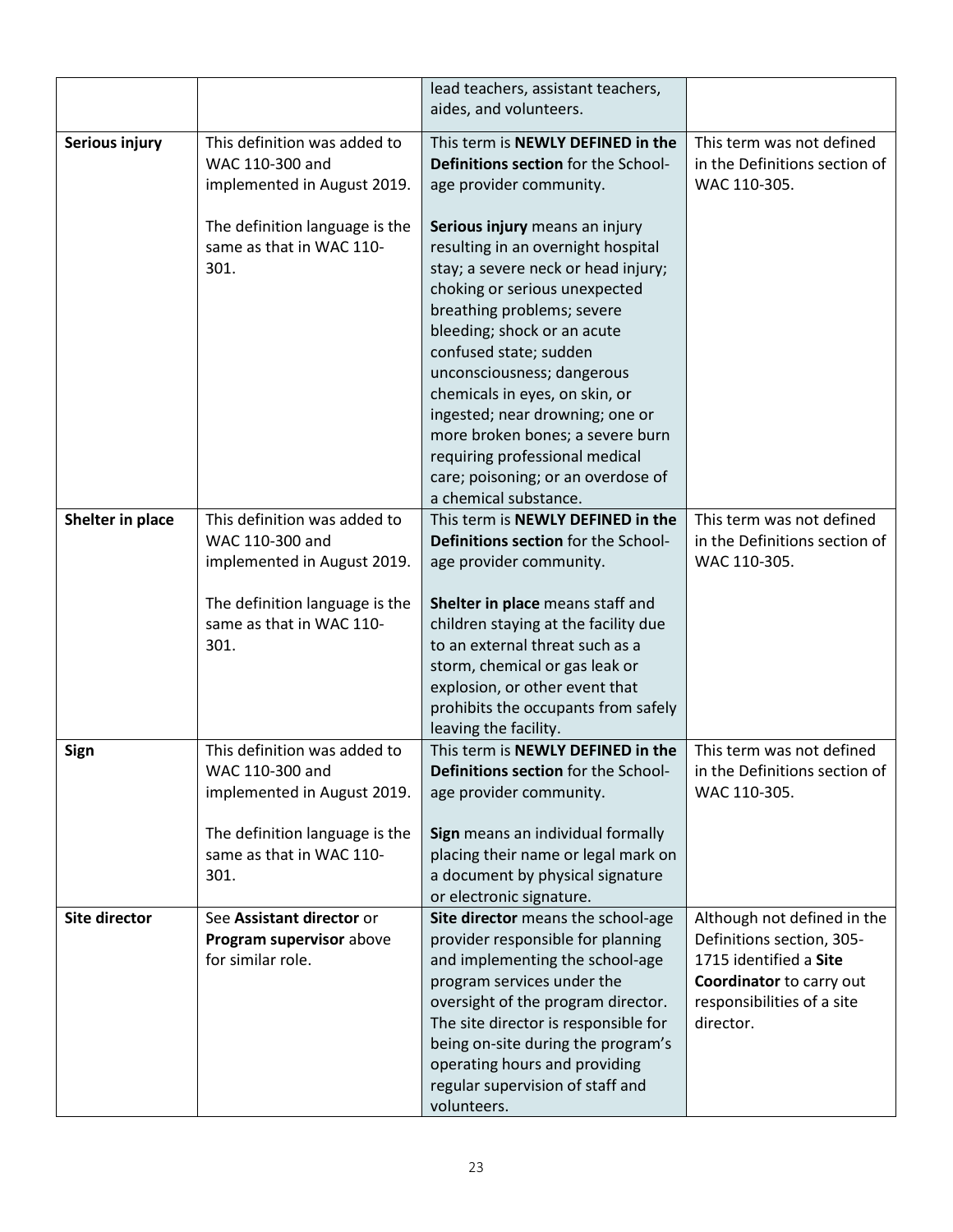| <b>Sleeping</b>      | Sleeping equipment is a term                            | This term is not defined because                         | This term was not defined     |
|----------------------|---------------------------------------------------------|----------------------------------------------------------|-------------------------------|
| equipment            | defined in 110-300.                                     | school-age providers are not                             | in the Definitions section in |
|                      |                                                         | required to have sleeping                                | WAC 110-305.                  |
|                      |                                                         | equipment.                                               |                               |
| <b>Special needs</b> | This definition was added to                            | This term is NEWLY DEFINED in the                        | This term was not defined     |
|                      | WAC 110-300 and                                         | Definitions section for the School-                      | in the Definitions section or |
|                      | implemented in August 2019.                             | age provider community.                                  | used in WAC 110-305.          |
|                      |                                                         |                                                          |                               |
|                      | The definition language is the                          | Special needs is a term used for                         |                               |
|                      | same as that in WAC 110-                                | children who require assistance                          |                               |
|                      | 301.                                                    | due to learning difficulties, physical                   |                               |
|                      |                                                         | disability, or emotional and                             |                               |
|                      |                                                         | behavioral difficulties and who                          |                               |
|                      |                                                         | have documentation in the form of                        |                               |
|                      |                                                         | an individual educational plan                           |                               |
|                      |                                                         | (IEP), individual health plan (IHP),                     |                               |
|                      |                                                         | 504 plan, or an individualized                           |                               |
|                      |                                                         | family service plan (IFSP).                              |                               |
| Supervise or         | This definition was added to                            | This term is NEWLY DEFINED in the                        | This term was not defined     |
| supervision          | WAC 110-300 and                                         | Definitions section for the School-                      | in the Definitions section of |
|                      | implemented in August 2019.                             | age provider community.                                  | WAC 110-305.                  |
|                      |                                                         |                                                          |                               |
|                      | The definition language is the                          | Supervise or supervision means a                         |                               |
|                      | same as that in WAC 110-                                | school-age provider must be able                         |                               |
|                      | 301. The only difference is                             | to see or hear the children they are                     |                               |
|                      | that WAC 110-300 refers to                              | responsible for at all times. A                          |                               |
|                      | Early Learning Providers,<br>whereas WAC 110-301 refers | school-age provider must use their                       |                               |
|                      | to School-age Providers.                                | knowledge of each child's<br>development and behavior to |                               |
|                      |                                                         | anticipate what may occur to                             |                               |
|                      |                                                         | prevent unsafe or unhealthy                              |                               |
|                      |                                                         | events or conduct, or to intervene                       |                               |
|                      |                                                         | in such circumstances as soon as                         |                               |
|                      |                                                         | possible. A school-age provider                          |                               |
|                      |                                                         | must also reposition themselves or                       |                               |
|                      |                                                         | the children to be aware of where                        |                               |
|                      |                                                         | children are and what they are                           |                               |
|                      |                                                         | doing during care. A school-age                          |                               |
|                      |                                                         | provider must reassess and adjust                        |                               |
|                      |                                                         | their supervision each time                              |                               |
|                      |                                                         | program activities change. See                           |                               |
|                      |                                                         | "active supervision" for a                               |                               |
|                      |                                                         | heightened standard of care.                             |                               |
| Strengthening        | This definition was added to                            | This term is not defined or used                         | This term was not defined     |
| families program     | WAC 110-300 and                                         | because the this is not required for                     | in the Definitions section or |
| self-assessment      | implemented in August 2019.                             | school-age programs.                                     | used in WAC 110-305.          |
|                      |                                                         |                                                          |                               |
|                      | <b>Strengthening families</b>                           |                                                          |                               |
|                      | program self-assessment is a                            |                                                          |                               |
|                      | term defined in 110-300.                                |                                                          |                               |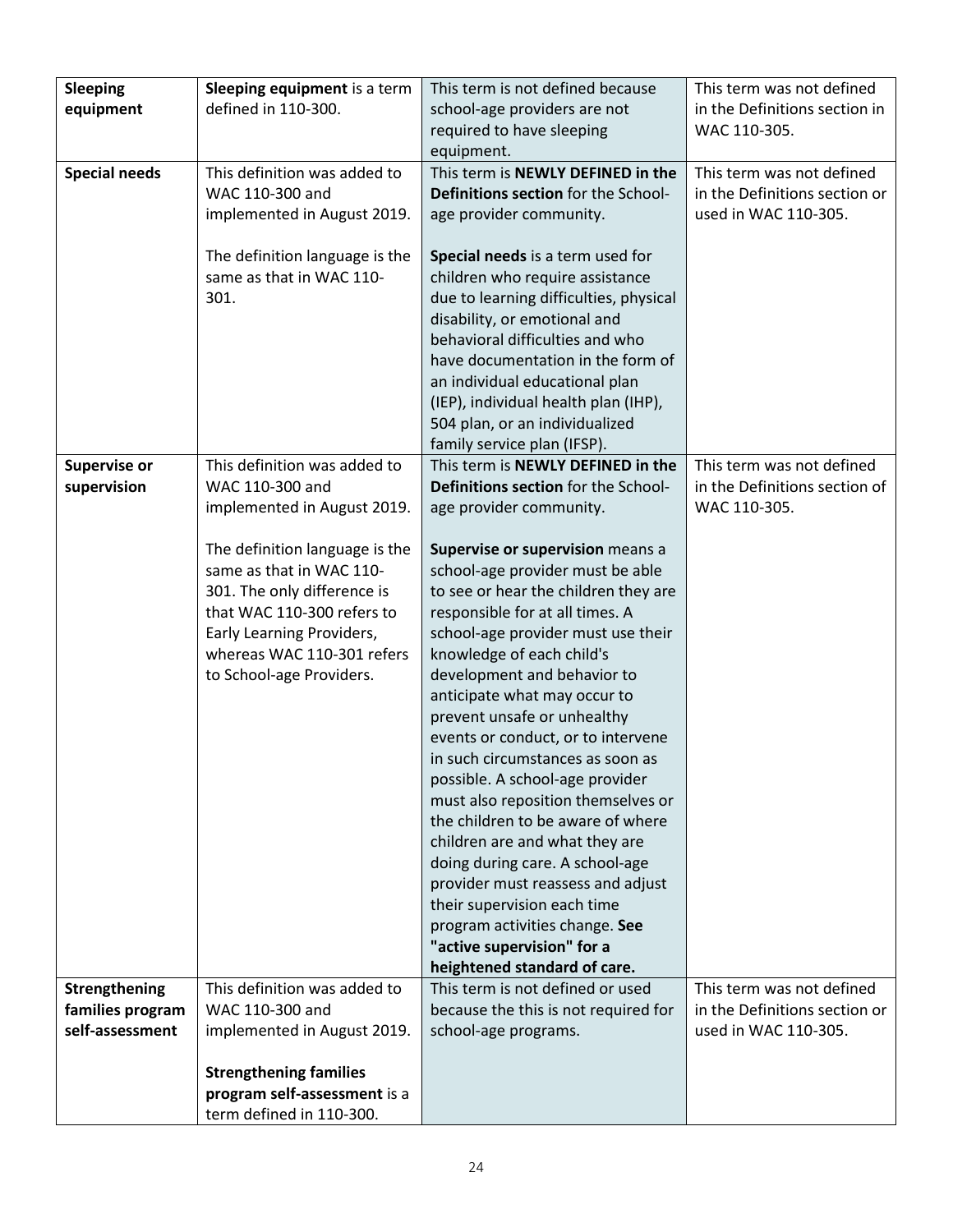| <b>Suspend</b>       | This definition was added to<br>WAC 110-300 and                                                                                                                                                                                                           | This term is NEWLY DEFINED in the<br>Definitions section for the School-                                                                                                                                                                                                                                                                                                          | This term was not defined<br>in the Definitions section or |
|----------------------|-----------------------------------------------------------------------------------------------------------------------------------------------------------------------------------------------------------------------------------------------------------|-----------------------------------------------------------------------------------------------------------------------------------------------------------------------------------------------------------------------------------------------------------------------------------------------------------------------------------------------------------------------------------|------------------------------------------------------------|
|                      | implemented in August 2019.                                                                                                                                                                                                                               | age provider community.                                                                                                                                                                                                                                                                                                                                                           | used in WAC 110-305.                                       |
|                      | The definition language is the<br>same as that in WAC 110-<br>301.                                                                                                                                                                                        | Suspend when used in reference to<br>a school-age provider's licensing<br>status, means an enforcement<br>action by the department to<br>temporarily stop a license in order<br>to protect the health, safety, or<br>welfare of enrolled children or the<br>public.                                                                                                               |                                                            |
| <b>Swimming pool</b> | This definition was added to                                                                                                                                                                                                                              | This term is NEWLY DEFINED in the                                                                                                                                                                                                                                                                                                                                                 | This term was not defined                                  |
|                      | WAC 110-300 and                                                                                                                                                                                                                                           | Definitions section for the School-                                                                                                                                                                                                                                                                                                                                               | in the Definitions section or                              |
|                      | implemented in August 2019.                                                                                                                                                                                                                               | age provider community.                                                                                                                                                                                                                                                                                                                                                           | used in WAC 110-305.                                       |
|                      | The definition language is the                                                                                                                                                                                                                            | Swimming pool means a pool that                                                                                                                                                                                                                                                                                                                                                   |                                                            |
|                      | same as that in WAC 110-                                                                                                                                                                                                                                  | has a water depth greater than two                                                                                                                                                                                                                                                                                                                                                |                                                            |
|                      | 301.                                                                                                                                                                                                                                                      | feet (24 inches).                                                                                                                                                                                                                                                                                                                                                                 |                                                            |
| <b>Technical</b>     | This definition was added to                                                                                                                                                                                                                              | This term is NEWLY DEFINED in the                                                                                                                                                                                                                                                                                                                                                 | This term was not defined                                  |
| assistance           | WAC 110-300 and                                                                                                                                                                                                                                           | Definitions section for the School-                                                                                                                                                                                                                                                                                                                                               | in the Definitions section of                              |
|                      | implemented in August 2019.                                                                                                                                                                                                                               | age provider community.                                                                                                                                                                                                                                                                                                                                                           | WAC 110-305.                                               |
| <b>Transition</b>    | The definition language is<br>almost the same as that in<br>WAC 110-301. The only<br>difference is that WAC 110-<br>300 refers to Early Learning<br>Providers, whereas WAC 110-<br>301 refers to School-age<br>Providers.<br>This definition was added to | Technical assistance means a<br>service provided to a school-age<br>provider by department staff or a<br>contracted third party. The goal of<br>technical assistance is to offer<br>guidance, information, and<br>resources to help a provider fully<br>comply with the licensing<br>requirements of this chapter and<br>chapter 43.216 RCW.<br>This term is NEWLY DEFINED in the | This term was not defined                                  |
|                      | WAC 110-300 and                                                                                                                                                                                                                                           | Definitions section for the School-                                                                                                                                                                                                                                                                                                                                               | in the Definitions section of                              |
|                      | implemented in August 2019.                                                                                                                                                                                                                               | age provider community.                                                                                                                                                                                                                                                                                                                                                           | WAC 110-305.                                               |
|                      | The definition language is the<br>same as that in WAC 110-<br>301.                                                                                                                                                                                        | Transition is the process or period<br>of time to change from one activity<br>or place to another.                                                                                                                                                                                                                                                                                |                                                            |
| <b>USDA</b>          | This definition was added to<br>WAC 110-300 and                                                                                                                                                                                                           | This term is NEWLY DEFINED in the<br>Definitions section for the School-                                                                                                                                                                                                                                                                                                          | This term was not defined<br>in the Definitions section of |
|                      | implemented in August 2019.                                                                                                                                                                                                                               | age provider community.                                                                                                                                                                                                                                                                                                                                                           | WAC 110-305.                                               |
|                      | The definition language is the<br>same as that in WAC 110-<br>301.                                                                                                                                                                                        | <b>USDA</b> means the U.S. Department<br>of Agriculture.                                                                                                                                                                                                                                                                                                                          |                                                            |
| Vapor product        | This definition was added to                                                                                                                                                                                                                              | This term is NEWLY DEFINED in the                                                                                                                                                                                                                                                                                                                                                 | This term was not defined                                  |
|                      | WAC 110-300 and                                                                                                                                                                                                                                           | Definitions section for the School-                                                                                                                                                                                                                                                                                                                                               | in the Definitions section of                              |
|                      | implemented in August 2019.                                                                                                                                                                                                                               | age provider community.                                                                                                                                                                                                                                                                                                                                                           | WAC 110-305.                                               |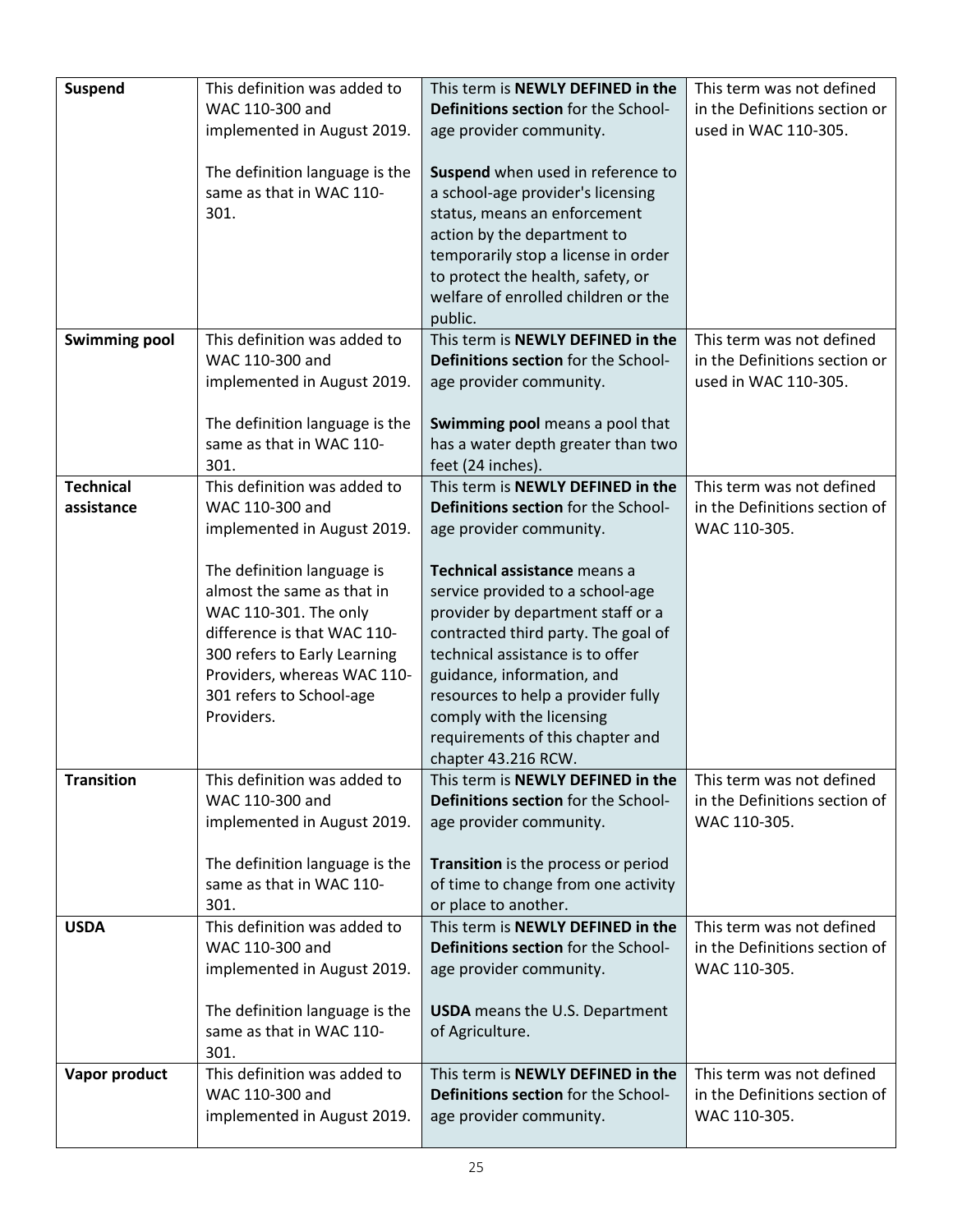|          | The definition language is the | Vapor product means any:            |                               |
|----------|--------------------------------|-------------------------------------|-------------------------------|
|          | same as that in WAC 110-       | (a) Device that employs a battery   |                               |
|          | 301.                           | or other mechanism to heat a        |                               |
|          |                                | solution or substance to produce a  |                               |
|          |                                | vapor or aerosol intended for       |                               |
|          |                                | inhalation;                         |                               |
|          |                                | (b) Cartridge or container of a     |                               |
|          |                                | solution or substance intended to   |                               |
|          |                                | be used with or in such a device or |                               |
|          |                                | to refill such a device; or         |                               |
|          |                                | (c) Solution or substance intended  |                               |
|          |                                | for use in such a device including, |                               |
|          |                                | but not limited to, concentrated    |                               |
|          |                                | nicotine, non-nicotine substances,  |                               |
|          |                                |                                     |                               |
|          |                                | or supplemental flavorings. This    |                               |
|          |                                | includes any electronic cigarettes, |                               |
|          |                                | electronic nicotine delivery        |                               |
|          |                                | systems, electronic cigars,         |                               |
|          |                                | electronic cigarillos, electronic   |                               |
|          |                                | pipes, hookahs, steam stones, vape  |                               |
|          |                                | pens, or similar products or        |                               |
|          |                                | devices, as well as any parts that  |                               |
|          |                                | can be used to build such products  |                               |
|          |                                | or services. "Vapor product" does   |                               |
|          |                                | not include any drug, device, or    |                               |
|          |                                | combination product approved for    |                               |
|          |                                | sale by the FDA that is marketed    |                               |
|          |                                | and sold for such approved          |                               |
|          |                                | purpose.                            |                               |
| Variance | This definition was added to   | This term is NEWLY DEFINED in the   | This term was not defined     |
|          | WAC 110-300 and                | Definitions section for the School- | in the Definitions section of |
|          | implemented in August 2019.    | age provider community.             | WAC 110-305.                  |
|          |                                |                                     |                               |
|          | The definition language is the | Variance is an official approval by |                               |
|          | same as that in WAC 110-       | the department to allow a school-   |                               |
|          | 301.                           | age program to achieve the          |                               |
|          |                                | outcome of a rule or rules in this  |                               |
|          |                                | chapter in an alternative way than  |                               |
|          |                                | described due to the needs of a     |                               |
|          |                                | unique or specific program          |                               |
|          |                                | approach or methodology. The        |                               |
|          |                                | department may grant a request      |                               |
|          |                                | for variance if the proposed        |                               |
|          |                                | alternative provides clear and      |                               |
|          |                                | convincing evidence that the        |                               |
|          |                                | health, welfare, and safety of all  |                               |
|          |                                | enrolled children is not            |                               |
|          |                                | jeopardized. A school-age provider  |                               |
|          |                                | does not have the right to appeal   |                               |
|          |                                | the department's disapproval of     |                               |
|          |                                | request for variance under chapter  |                               |
|          |                                |                                     |                               |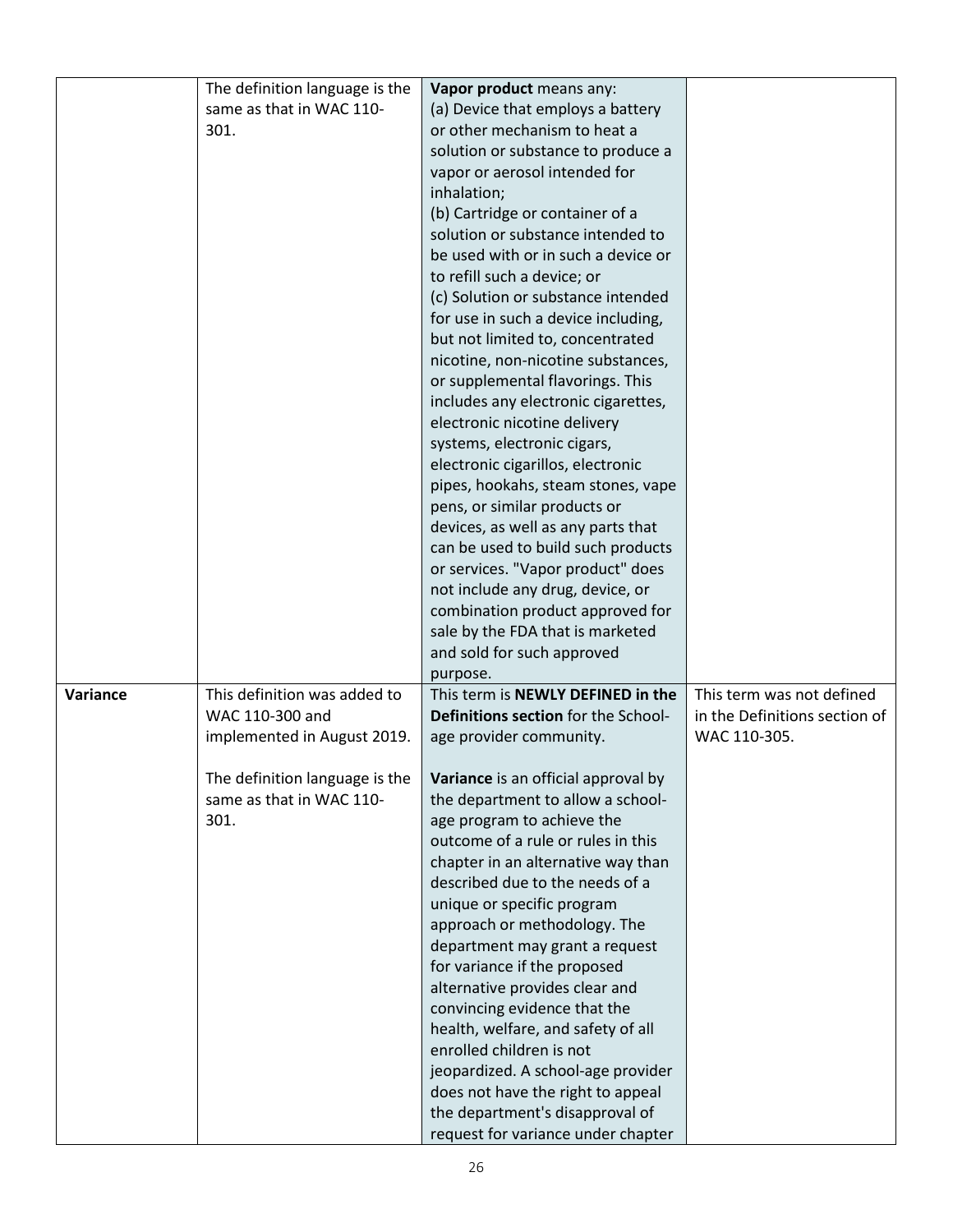|                    |                                | 110-03 WAC. The provider may                                   |                               |
|--------------------|--------------------------------|----------------------------------------------------------------|-------------------------------|
|                    |                                | challenge a variance disapproval                               |                               |
|                    |                                | on a department form.                                          |                               |
|                    |                                |                                                                |                               |
| <b>Volunteer</b>   | This definition was added to   | This term is NEWLY DEFINED in the                              | This term was not defined     |
|                    | WAC 110-300 and                | Definitions section for the School-                            | in the Definitions section of |
|                    | implemented in August 2019.    | age provider community.                                        | WAC 110-305.                  |
|                    |                                |                                                                |                               |
|                    | Overall, the definition        | Volunteer includes any person who                              |                               |
|                    | language is the same.          | provides labor or services to a                                |                               |
|                    |                                | school-age provider but is not                                 |                               |
|                    |                                | compensated with employment                                    |                               |
|                    |                                | pay or benefits. A volunteer must                              |                               |
|                    |                                | never have unsupervised access to                              |                               |
|                    |                                | a child unless the volunteer is the                            |                               |
|                    |                                | parent or guardian of that child or                            |                               |
|                    |                                | is an authorized person pursuant                               |                               |
|                    |                                | to WAC 110-301-0345.                                           |                               |
|                    |                                | "Unsupervised access" has the                                  |                               |
|                    |                                | same meaning here as in WAC 110-                               |                               |
|                    |                                | 06-0020.                                                       |                               |
| <b>Wading pool</b> | This definition was added to   | This term is NEWLY DEFINED in the                              | This term was not defined     |
|                    | WAC 110-300 and                | Definitions section for the School-                            | in the Definitions section of |
|                    | implemented in August 2019.    | age provider community.                                        | WAC 110-305.                  |
|                    |                                |                                                                |                               |
|                    | The definition language is the | Wading pool means a pool that                                  |                               |
|                    | same as that in WAC 110-       | has a water depth of less than two                             |                               |
|                    | 301.                           | feet (24 inches).                                              |                               |
| <b>Waiver</b>      | This definition was added to   | This term is NEWLY DEFINED in the                              | This term was not defined     |
|                    | WAC 110-300 and                | Definitions section for the School-                            | in the Definitions section of |
|                    | implemented in August 2019.    | age provider community.                                        | WAC 110-305.                  |
|                    |                                |                                                                |                               |
|                    | The definition language is the | Waiver is an official approval by                              |                               |
|                    | same as that in WAC 110-       | the department allowing a school-                              |                               |
|                    | 301.                           | age provider not to meet or satisfy                            |                               |
|                    |                                | a rule in this chapter due to                                  |                               |
|                    |                                | specific needs of the program or an                            |                               |
|                    |                                | enrolled child. The department                                 |                               |
|                    |                                | may grant a request for waiver if                              |                               |
|                    |                                | the proposed waiver provides clear                             |                               |
|                    |                                | and convincing evidence that the                               |                               |
|                    |                                |                                                                |                               |
|                    |                                | health, welfare, and safety of all<br>enrolled children is not |                               |
|                    |                                |                                                                |                               |
|                    |                                | jeopardized. A school-age provider                             |                               |
|                    |                                | does not have the right to appeal                              |                               |
|                    |                                | the department's disapproval of a                              |                               |
|                    |                                | waiver request under chapter 110-                              |                               |
|                    |                                | 03 WAC. The provider may                                       |                               |
|                    |                                | challenge a waiver disapproval on                              |                               |
|                    |                                | a department form.                                             |                               |